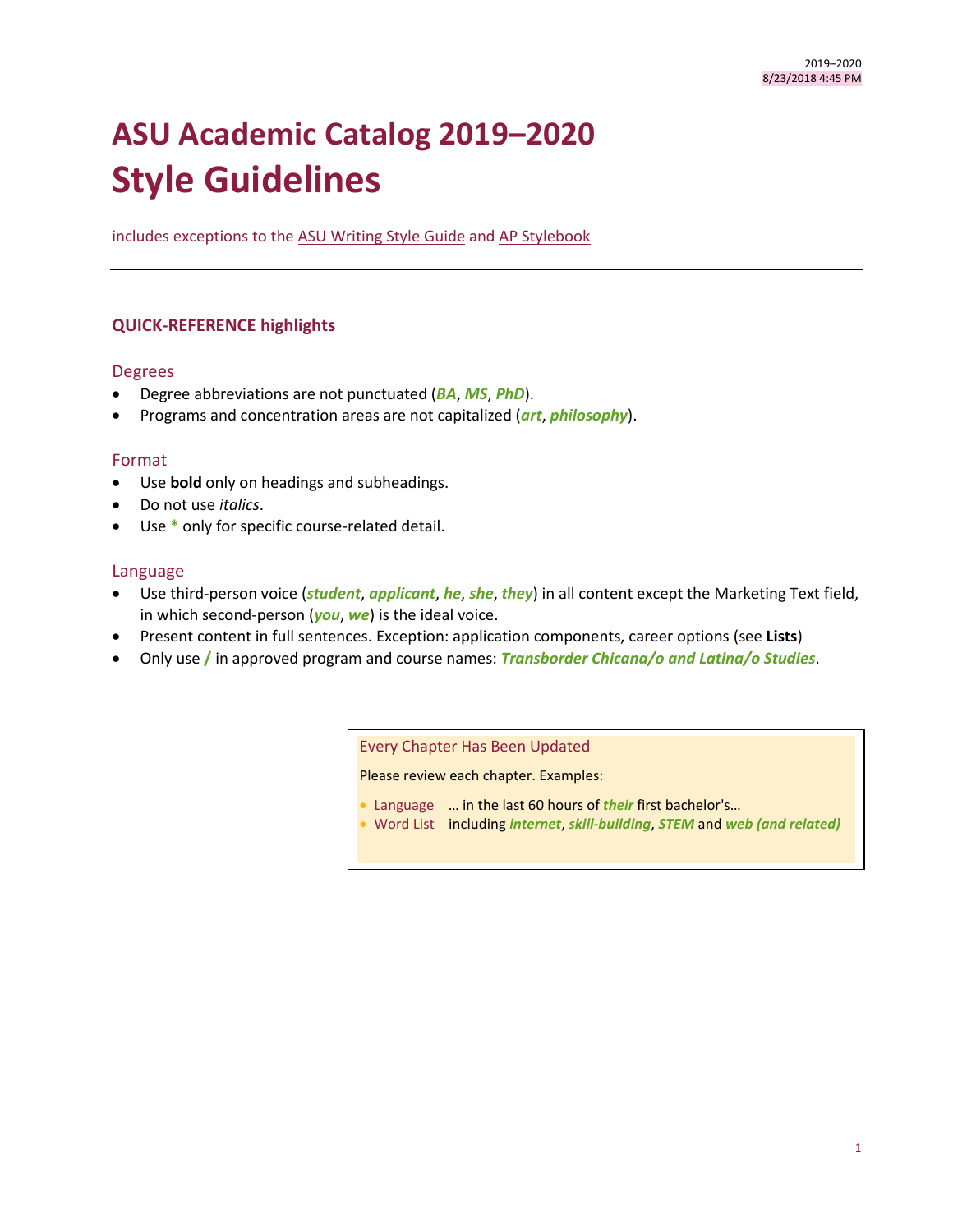# **Contents**

Chapter titles are hyperlinked.

## **[Abbreviations](#page-1-0)**

Academic Programs Arizona State University Building Names Campuses Centers, Colleges, Departments, Institutes, Schools, University iPOS, POS Tests

## **[Capitalization](#page-7-0)**

Academic Programs Campuses Centers, Colleges, Departments, Institutes, Schools, University Compound Words Documents, Forms Lists

## **[Formatting](#page-11-0)**

Bold Compound Modifiers General Studies Italics Lists Phone Numbers URLs

## **[Language](#page-12-0)**

<span id="page-1-0"></span>Other Universities **Pronouns** Redundancy Standard Statements Symbols Voice

## **[Lists](#page-17-0)**

Academic Courses Bulleted Lists Numbered lists – graduate programs

## **[Marketing Text](#page-17-0)**

Here's How Focus Your Thoughts Think it Through Flesh It Out with the ASU Brand Examples Nuts-and-Bolts Final Check Need Help?

## **[Numerals](#page-21-0)**

Adjectives Decimals Grade Levels Ordinals Percentages Phone Numbers Ratios

# **[Punctuation and Symbols](#page-23-0)**

Ampersand Asterisk At Symbol Comma Em Dash, En Dash, Hyphen Parentheses Quotation Marks Slash Superscript Symbols

## **[Word List](#page-27-0)**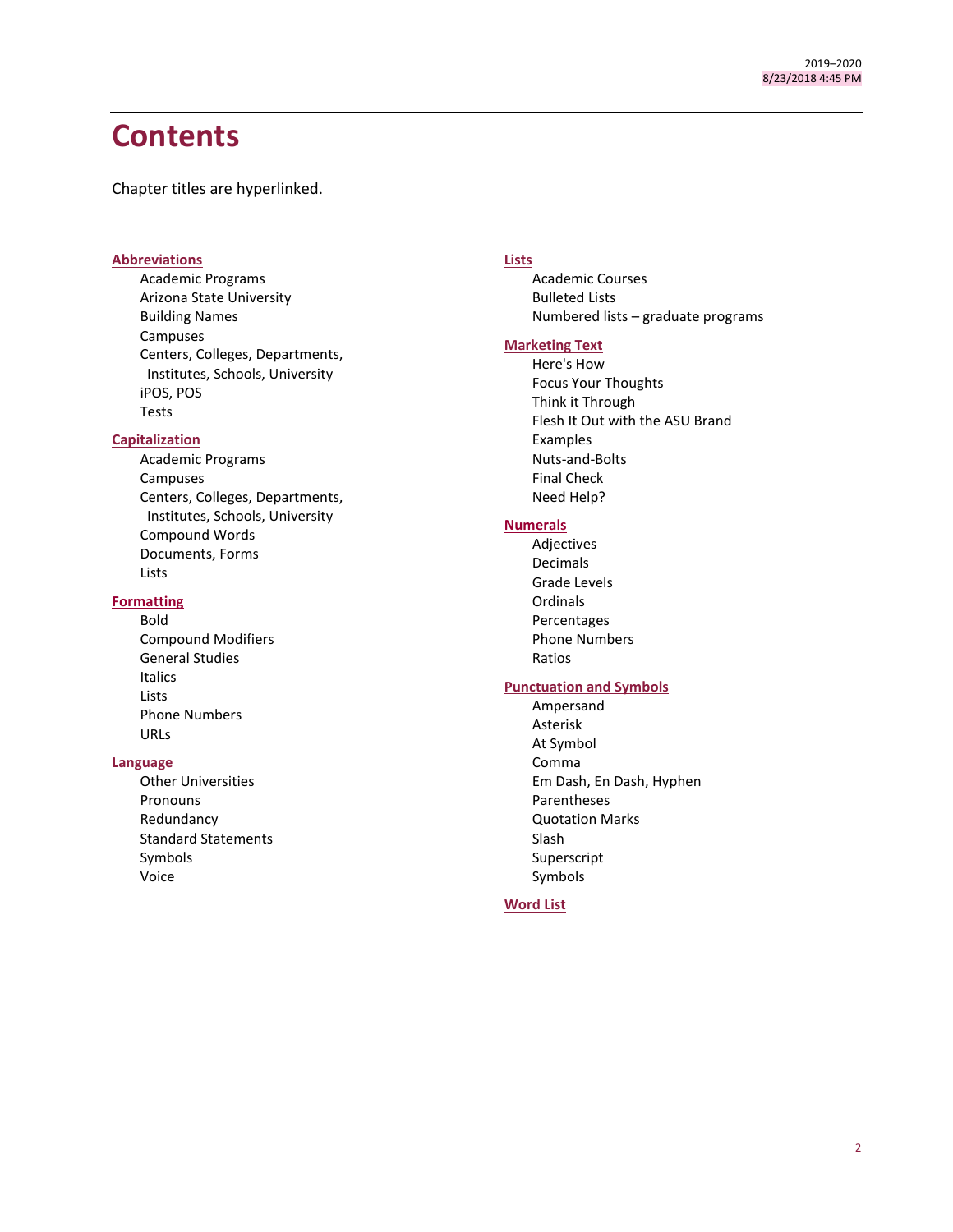# **Abbreviations**

Do not use abbreviations that are not readily recognizable. Spell out less-commonly known words or phrases on first reference and abbreviate thereafter.

Use the full name of an ASU unit or its approved abbreviation (see the list of academic units under [Abbreviations](https://brandguide.asu.edu/identity-standards/writing-style-guide/abbreviations) in the ASU writing style guide) or use a work-around such as *center*, *institute*, *office*, *school*, *college***.** 

Do not follow an organization's full name with an abbreviation, acronym or initialism in parentheses or set off by punctuation. If an abbreviation would not be clear on subsequent reference without this arrangement, do not use it. Do use an abbreviation if it is the official name of an organization.

- ABET
- Not: College of Liberal Arts and Sciences (CLAS)

See **Tests** for acceptable usage of the SPEAK and TOEFL abbreviations. See **Word List** for acceptable usage of the InMAC and MAC abbreviations.

# **Academic Programs**

## **Degree programs**

Omit periods in degree abbreviations: *BA*, *MS*, *PhD*.

There is no apostrophe in *associate degree*; there is an apostrophe in *bachelor's degree* and *master's degree*.

Use **/** only in approved abbreviations for concurrent and accelerated programs. Reminder: Do not abbreviate the area of concentration.

MUEP/MA in sustainability.

Do not use *-* as a substitute for *to* in abbreviations for progressive degree programs: *RN to BSN*.

Abbreviate academic degree names on first reference and use the corresponding word in subsequent instances (an exception to the ASU writing style guide):

- BA, MS, PhD, etc.
- associate degree (not associate's), bachelor's degree, master's degree, doctorate, or doctoral degree
- A student in this program will earn a BA in broadcast journalism [first reference].
- Note the admission requirements for the bachelor's degree in broadcast journalism [subsequent reference].
- Note the admission requirements for the Bachelor of Arts in broadcast journalism [subsequent reference].

Do not refer to a degree as simply a *bachelor's* or *master's*; follow it with the major or concentration. If using the formal name, capitalize the name of the degree but not the concentration.

Formal names of degree programs are in the chart on the next page, alphabetized by degree abbreviation.

- bachelor's degree in English
- Master of Science in chemistry
- Not: Bachelor's in English
- Not: Master's in chemistry

See **Capitalization** for detailed ASU guidelines about the proper way to show the full name of degree, minor and certificate programs.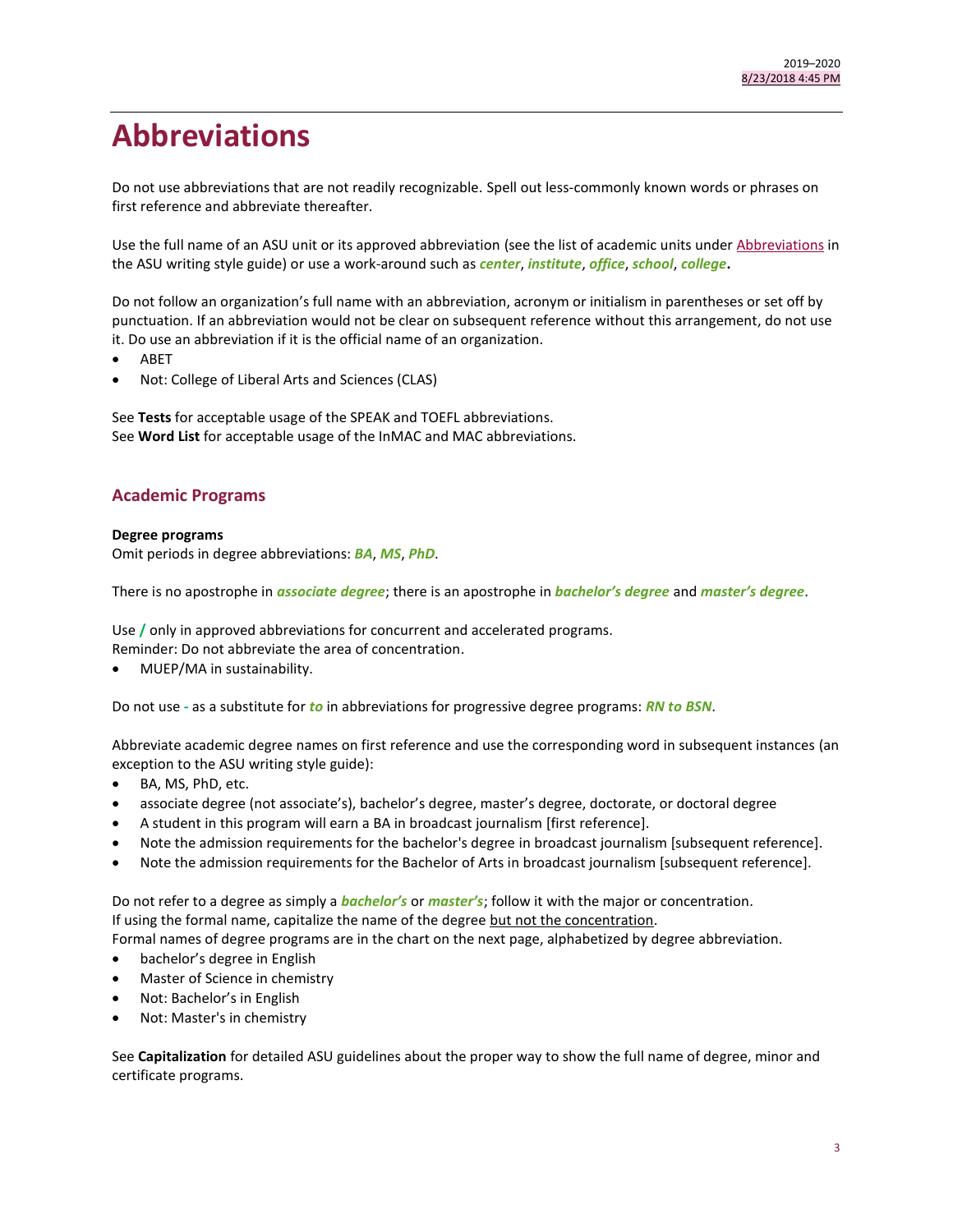| Official degree names and abbreviations, alpha order by abbreviation |                                                      |  |
|----------------------------------------------------------------------|------------------------------------------------------|--|
| AuD                                                                  | Doctor of Audiology                                  |  |
| BА                                                                   | <b>Bachelor of Arts</b>                              |  |
| <b>BAE</b>                                                           | Bachelor of Arts in education                        |  |
| <b>BAS</b>                                                           | <b>Bachelor of Applied Science</b>                   |  |
| <b>BFA</b>                                                           | <b>Bachelor of Fine Arts</b>                         |  |
| <b>BGM</b>                                                           | <b>Bachelor of Global Management</b>                 |  |
| <b>BIPH</b>                                                          | Bachelor of International Public Health              |  |
| <b>BMus</b>                                                          | <b>Bachelor of Music</b>                             |  |
| BS                                                                   | <b>Bachelor of Science</b>                           |  |
| <b>BSD</b>                                                           | Bachelor of Science in design                        |  |
| <b>BSE</b>                                                           | Bachelor of Science in engineering                   |  |
| <b>BSLA</b>                                                          | Bachelor of Science in landscape architecture        |  |
| <b>BSN</b>                                                           | Bachelor of Science in nursing                       |  |
| <b>BSP</b>                                                           | Bachelor of Science in planning                      |  |
| <b>BSW</b>                                                           | <b>Bachelor of Social Work</b>                       |  |
| <b>DBA</b>                                                           | Doctor of Business Administration                    |  |
| <b>DBH</b>                                                           | Doctor of Behavioral Health                          |  |
| <b>DMA</b>                                                           | <b>Doctor of Musical Arts</b>                        |  |
| <b>DNP</b>                                                           | Doctor of Nursing Practice                           |  |
| EdD                                                                  | Doctor of Education                                  |  |
| <b>EMPA</b>                                                          | <b>Executive Master of Public Administration</b>     |  |
| <b>EMSL</b>                                                          | <b>Executive Master of Sustainability Leadership</b> |  |
| JD                                                                   | Juris Doctor                                         |  |
| <b>LLM</b>                                                           | Master of Laws                                       |  |
| МA                                                                   | Master of Arts                                       |  |
| <b>MACC</b>                                                          | Master of Accountancy                                |  |
| <b>MALM</b>                                                          | Master of Applied Leadership and Management          |  |
| MArch                                                                | Master of Architecture                               |  |
| <b>MAS</b>                                                           | Master of Advanced Study                             |  |
| MBA                                                                  | <b>Master of Business Administration</b>             |  |
| МC                                                                   | Master of Counseling                                 |  |
| MCS                                                                  | Master of Computer Science                           |  |
| <b>MCSt</b>                                                          | <b>Master of Computing Studies</b>                   |  |
| MEd                                                                  | <b>Master of Education</b>                           |  |
| <b>MEng</b>                                                          | Master of Engineering                                |  |
| <b>MFA</b>                                                           | Master of Fine Arts                                  |  |
| MGM                                                                  | Master of Global Management                          |  |
| MHI                                                                  | Master of Healthcare Innovation                      |  |
| MIA                                                                  | Master of Interior Architecture                      |  |
| MIHC                                                                 | Master of Integrated Health Care                     |  |
| МІНМ                                                                 | Master of International Health Management            |  |
| MLA                                                                  | Master of Landscape Architecture                     |  |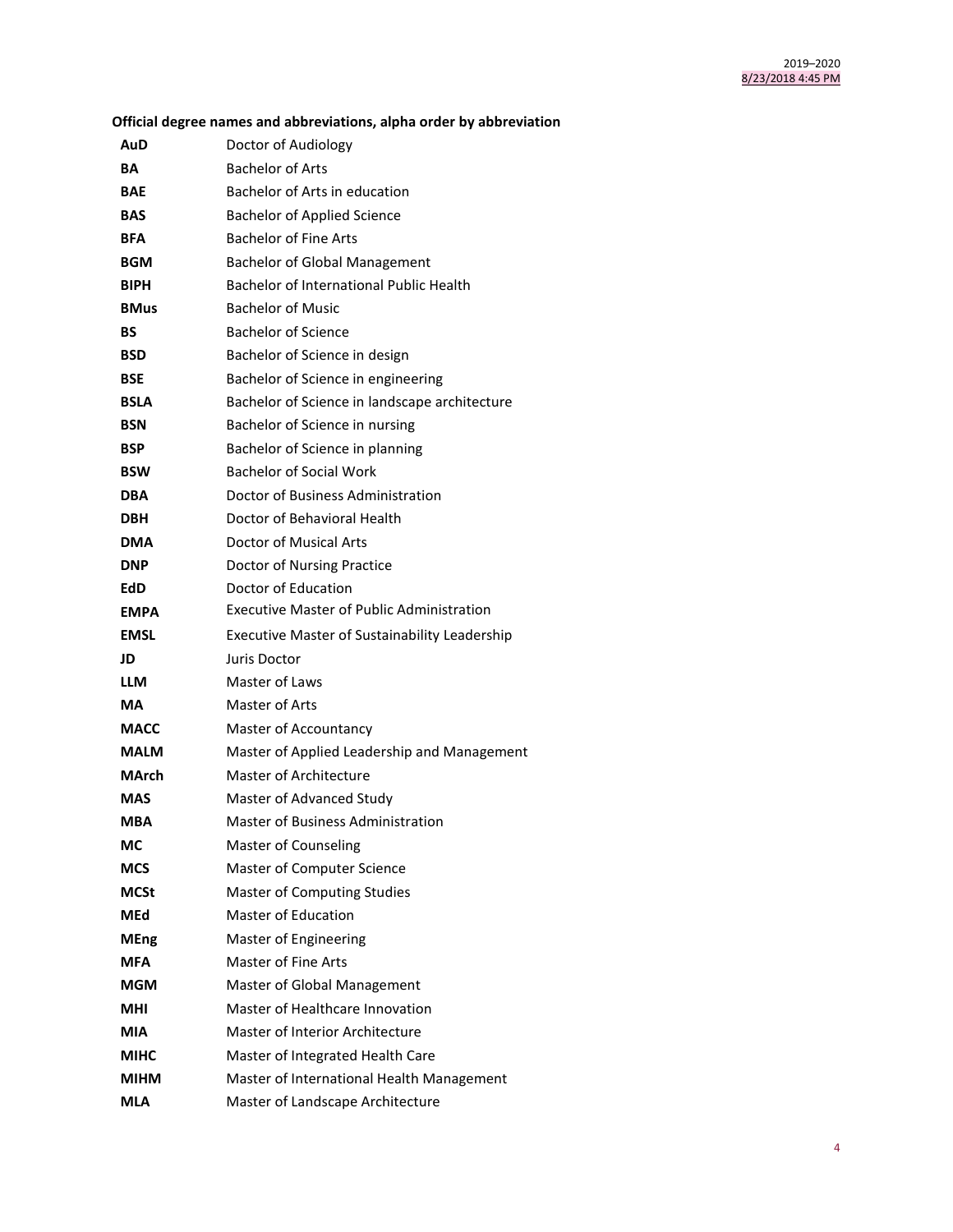| <b>MLST</b>   | Master of Legal Studies                                   |  |
|---------------|-----------------------------------------------------------|--|
| <b>MLSt</b>   | Master of Liberal Studies                                 |  |
| MМ            | Master of Music                                           |  |
| <b>MMC</b>    | Master of Mass Communication                              |  |
| <b>MNLM</b>   | Master of Nonprofit Leadership and Management             |  |
| <b>MNS</b>    | Master of Natural Science                                 |  |
| <b>MPA</b>    | Master of Public Administration                           |  |
| <b>MPE</b>    | Master of Physical Education                              |  |
| <b>MPP</b>    | Master of Public Policy                                   |  |
| <b>MPSLA</b>  | Master of Public Safety Leadership and Administration     |  |
| <b>MRED</b>   | Master of Real Estate Development                         |  |
| МS            | Master of Science                                         |  |
| <b>MSD</b>    | Master of Science in design                               |  |
| <b>MSE</b>    | Master of Science in engineering                          |  |
| <b>MSL</b>    | Master of Sustainability Leadership                       |  |
| <b>MSLB</b>   | Master of Sports Law and Business                         |  |
| <b>MST</b>    | Master of Sustainable Tourism                             |  |
| <b>MSTech</b> | Master of Science in technology                           |  |
| <b>MSTP</b>   | Master of Science and Technology Policy                   |  |
| <b>MSUS</b>   | Master of Sustainability Solutions                        |  |
| <b>MSW</b>    | Master of Social Work                                     |  |
| <b>MTax</b>   | <b>Master of Taxation</b>                                 |  |
| <b>MTESOL</b> | Master of Teaching English to Speakers of Other Languages |  |
| <b>MUD</b>    | Master of Urban Design                                    |  |
| <b>MUEP</b>   | Master of Urban and Environmental Planning                |  |
| <b>MVCD</b>   | Master of Visual Communication Design                     |  |
| <b>PhD</b>    | Doctor of Philosophy                                      |  |
| <b>PSM</b>    | Professional Science Master's                             |  |

## **Majors, concentration areas, minors, certificates**

Do not abbreviate or capitalize names of majors, concentration areas, minors or certificates.

- bachelor's degree in chemistry
- Bachelor of Science in chemistry

See **Capitalization**.

# **Arizona State University**

Authorized forms are *ASU* and *the university*; do not shorten to *Arizona State*. It is acceptable to use the abbreviated form *ASU* on first reference.

- Arizona State University consistently attracts top-quality students from Arizona and across the nation.
- Students enrolling at the university have access to faculty members who are elite in their fields of study.
- Not: The academics at Arizona State are top-notch.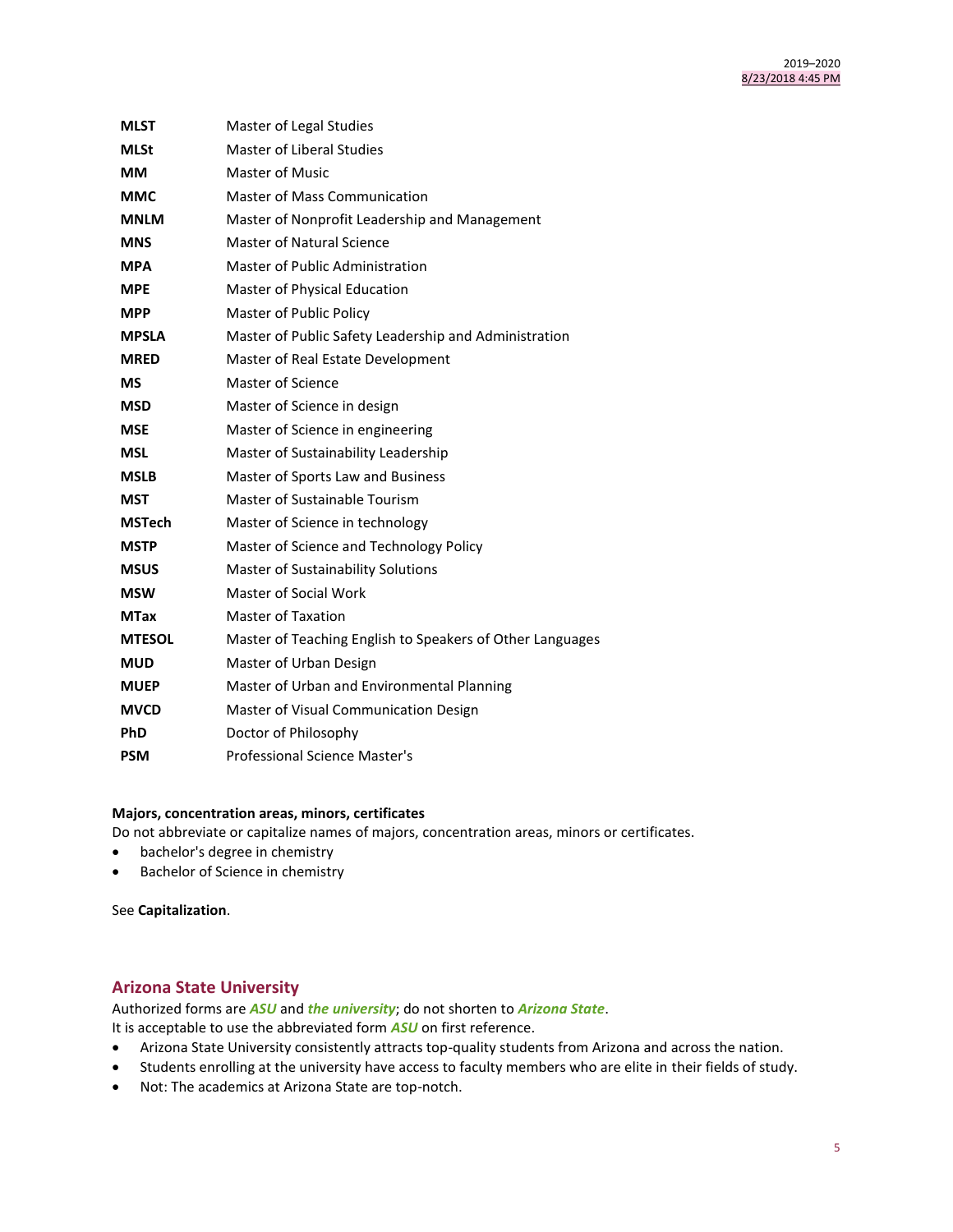# **Building Names**

Find the official building names and matching codes online.

- [Downtown Phoenix campus](https://tours.asu.edu/downtown/buildings)
- [Lake Havasu City](https://tours.asu.edu/havasu/buildings)
- [Polytechnic campus](https://tours.asu.edu/polytechnic/buildings)
- [Tempe campus](https://tours.asu.edu/tempe/buildings)
- [West campus](https://tours.asu.edu/west/buildings)

## **Campuses**

Avoid mentioning the campus in the program description, though it would be suitable for marketing text.

Use the following campus names on first reference and the generic *campus* in subsequent references; *campus* is not capitalized.

- Downtown Phoenix campus
- Polytechnic campus
- Tempe campus
- West campus
- Not: DPC
- Not: ASU West
- Not: Poly campus

#### Note:

- *ASU Online* is not a campus but may be referred to in copy as an *online campus*.
- The university's programs are offered at *ASU@Cochise*, *ASU@Lake Havasu*, *ASU@Pinal*, *ASU@The Gila Valley, ASU@Yuma*, *California Center*, *Washington Center* and *Mayo Clinic*, though these locations may not be referred to as campuses.
- The *Polytechnic campus* is not synonymous with the *Polytechnic School* that is one of the *Ira A. Fulton Schools of Engineering*, though that school is located on the Polytechnic campus.

#### See **Capitalization**.

See **Punctuation and Symbols**.

# **Centers, Colleges, Departments, Institutes, Schools, University**

Use the full name of an academic unit on first reference; notable examples:

- College of Liberal Arts and Sciences
- Ira A. Fulton Schools of Engineering [note plural *Schools*]
- Polytechnic School, one of the Ira A. Fulton Schools of Engineering at Arizona State University [for school mention only]
- Polytechnic School, one of the Ira A. Fulton Schools of Engineering at Arizona State University's Polytechnic campus [for school with campus mention]
- Thunderbird School of Global Management, a unit of the ASU Knowledge Enterprise

Subsequent references may use endorsed abbreviations (see the list of academic units unde[r Abbreviations](https://brandguide.asu.edu/identity-standards/writing-style-guide/abbreviations) in the ASU writing style guide) or a workaround preceded by *the*: *center*, *institute*, *office*, *school*, *college*.

Ampersands are not acceptable in text, even for official ASU unit names:

- College of Nursing and Health Innovation
- Not: College of Nursing & Health Innovation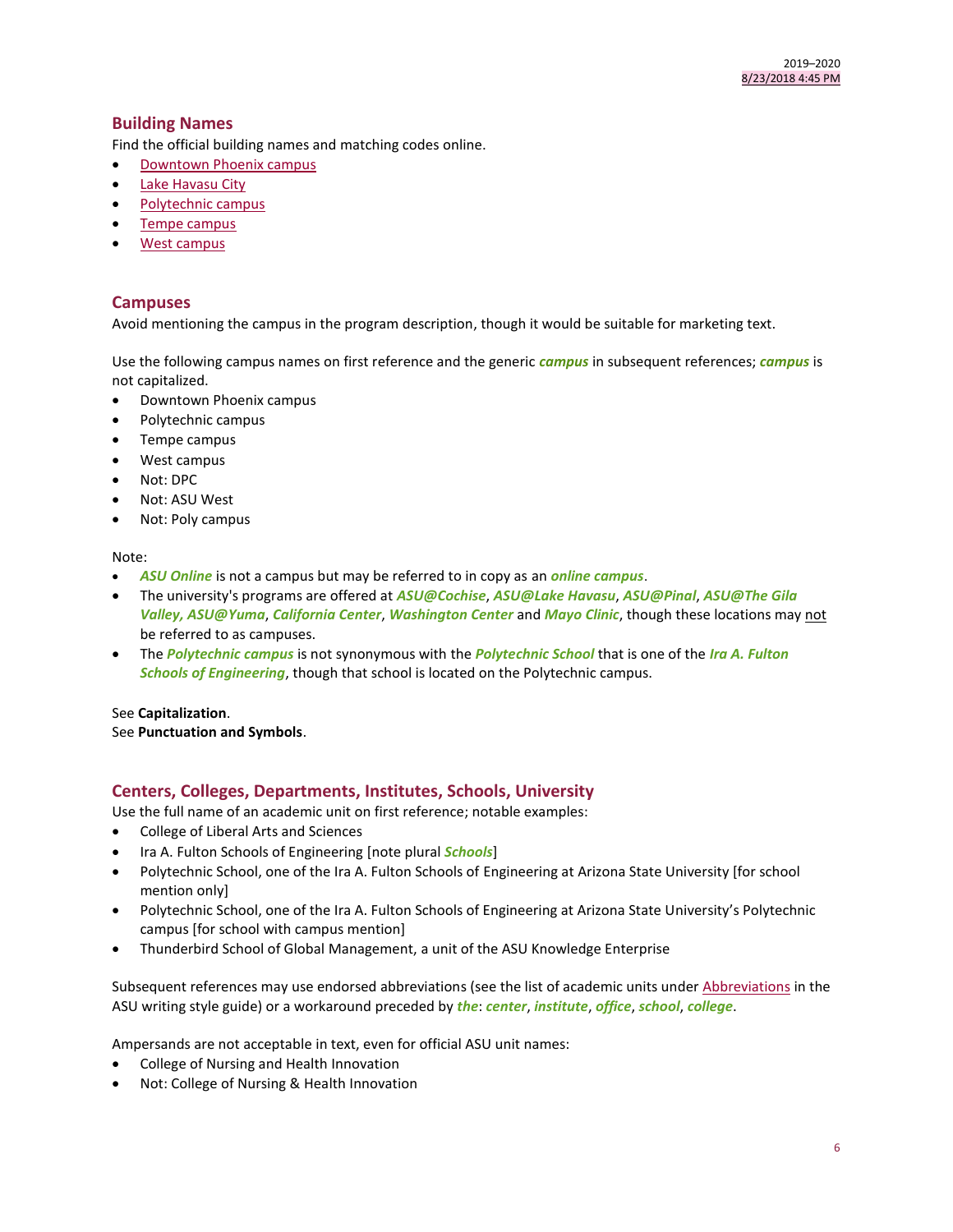Avoid using acronyms to refer to any university unit; make the association to the university clear and foremost.

- Explore the many majors available in ASU's College of Liberal Arts and Sciences.
- The College of Health Solutions is offering a free seminar.
- New College students must meet with an advisor this week.
- Not: The CLAS convocation will be held in Wells Fargo Arena.

#### See **Capitalization**.

## **iPOS, POS**

A plan of study is the list of courses and culminating experience that maps the requirements for completion of a graduate degree program. The POS is submitted and revised electronically via the interactive iPOS system. Once the iPOS is submitted, it becomes a graduate student's official plan of study.

As clearly as possible, distinguish the difference between a plan (whether unofficial or official) and the method of submitting the official version.

Spell out the phrase on first reference and use *POS* or *the plan* thereafter; do not use parentheses.

- A plan of study maps the requirements for completion of a degree program.
- The student's POS is submitted electronically and revised interactively through iPOS in My ASU.
- The plan submitted through iPOS becomes the student's official POS.

## **Tests**

Names of test sections, such as verbal or quantitative, are not capitalized.

- **ACT** Use only the initials when referring to the previously designated American College Testing Program.
- **GMAT** Use only the initials when referring to the Graduate Management Admission Test.
- **GRE** Use only the initials when referring to the Graduate Record Examination.
- **IELTS** Use only the initials when referring to the International English Language Testing System.
- **LSAT** Use only the initials when referring to the Law School Admission Test.
- **MCAT** Use only the initials when referring to the Medical College Admission Test.
- **Miller Analogies Test** Spell out.
- **Pearson Test of English** and **PTE** Spell out on first mention and use the initialism thereafter.
- **SAT** Use only the initials in referring to the previously designated Scholastic Aptitude Test or the Scholastic Assessment Test.
- **Speaking Proficiency English Assessment Kit** and **SPEAK** Spell out on first reference; use only the initialism thereafter.
- **TEAS** Use only the initials when referring to the Test of Essential Academic Skills.
- **TOEFL** Use only the initials when referring to the Test of English as a Foreign Language. (This is an exception to the ASU writing style guide.)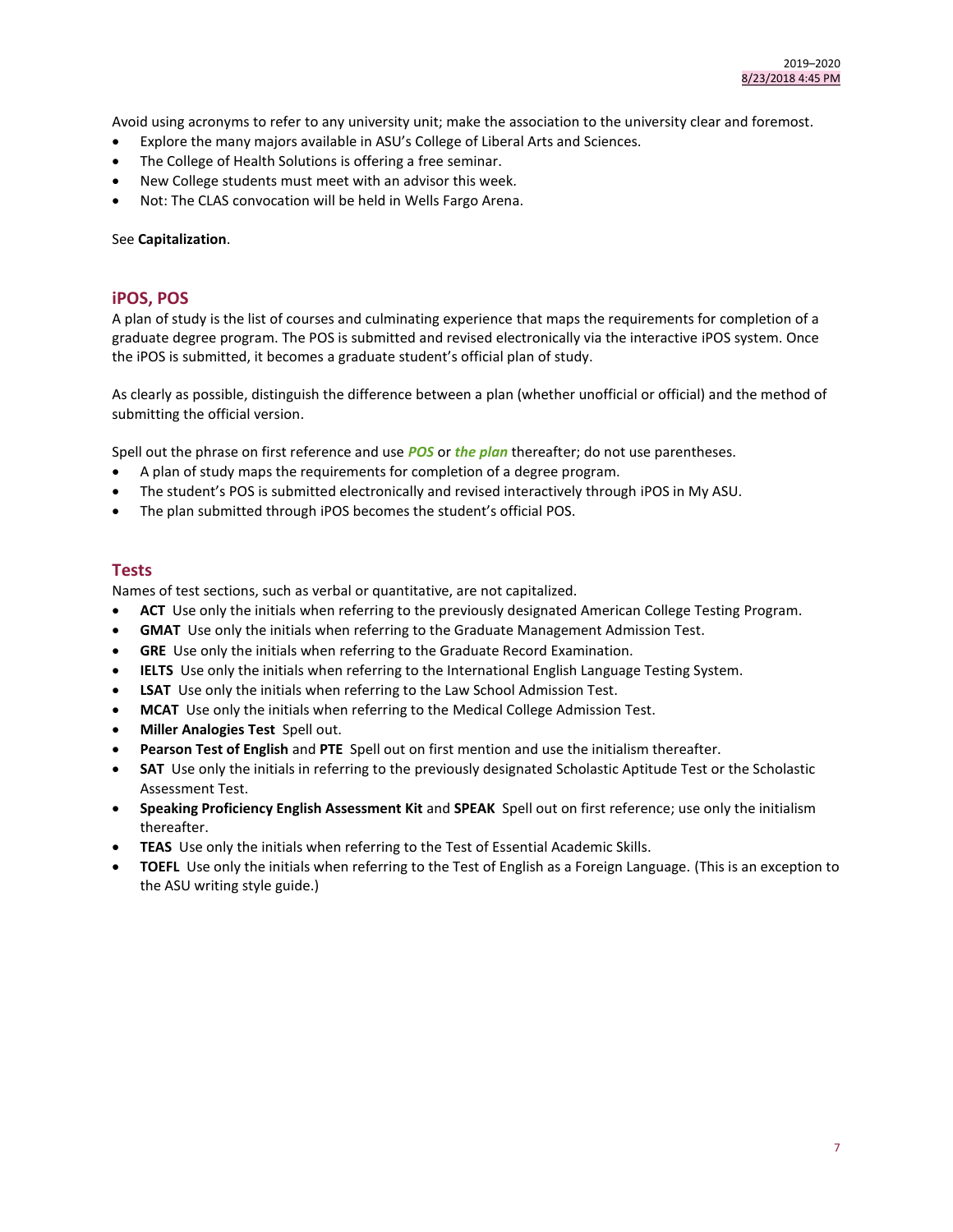# <span id="page-7-0"></span>**Capitalization**

This ABET phrase is required on a number of programs. Please note its style is an exception to the rules of capitalization and punctuation [ABET, fall 2016]:

Accredited by the [*capitalized name of the accreditation commission*] of ABET[; http://www.abet.org.](http://www.abet.org/)

## **Academic Programs**

#### **Degree programs**

Capitalize only the official diploma title.

Do not capitalize program and concentration areas that follow the name of a degree unless they are proper nouns. Do not capitalize program and concentration areas even if they are included in the official diploma title abbreviation.

When referring to the degree in casual terms, do not capitalize it: *associate degree* (not associate's), *bachelor's degree*, *master's degree*, *doctorate*, or *doctoral degree*.

Do not capitalize names of minors and certificates; do capitalize proper nouns: *English*, *Spanish*, *Native American*. Use the abbreviation on first reference and the corresponding words in subsequent references. (This is an exception to the ASU writing style guidelines.)

- Bachelor of Arts
- Bachelor of Science in nursing
- Bachelor of Science in design
- Note the admission requirements for a BA in anthropology [first reference].
- Note the admission requirements for a bachelor's degree in anthropology [subsequent reference].
- She earned a Master of Communication with a concentration in broadcast journalism.
- This program culminates in a Bachelor of Science in chemistry.
- Not: Bachelor of Science in Nursing
- Not: Bachelor of Science in Design
- Not: Bachelor of Arts in Education
- Not: Master of Science in Technology

#### **Official degree names and abbreviations, alpha order by abbreviation**

| AuD         | Doctor of Audiology                           |  |
|-------------|-----------------------------------------------|--|
| BA          | <b>Bachelor of Arts</b>                       |  |
| <b>BAE</b>  | Bachelor of Arts in education                 |  |
| <b>BAS</b>  | Bachelor of Applied Science                   |  |
| <b>BFA</b>  | Bachelor of Fine Arts                         |  |
| <b>BGM</b>  | Bachelor of Global Management                 |  |
| <b>BIPH</b> | Bachelor of International Public Health       |  |
| <b>BMus</b> | Bachelor of Music                             |  |
| BS          | <b>Bachelor of Science</b>                    |  |
| <b>BSD</b>  | Bachelor of Science in design                 |  |
| <b>BSE</b>  | Bachelor of Science in engineering            |  |
| <b>BSLA</b> | Bachelor of Science in landscape architecture |  |
| <b>BSN</b>  | Bachelor of Science in nursing                |  |
| <b>BSP</b>  | Bachelor of Science in planning               |  |
| <b>BSW</b>  | Bachelor of Social Work                       |  |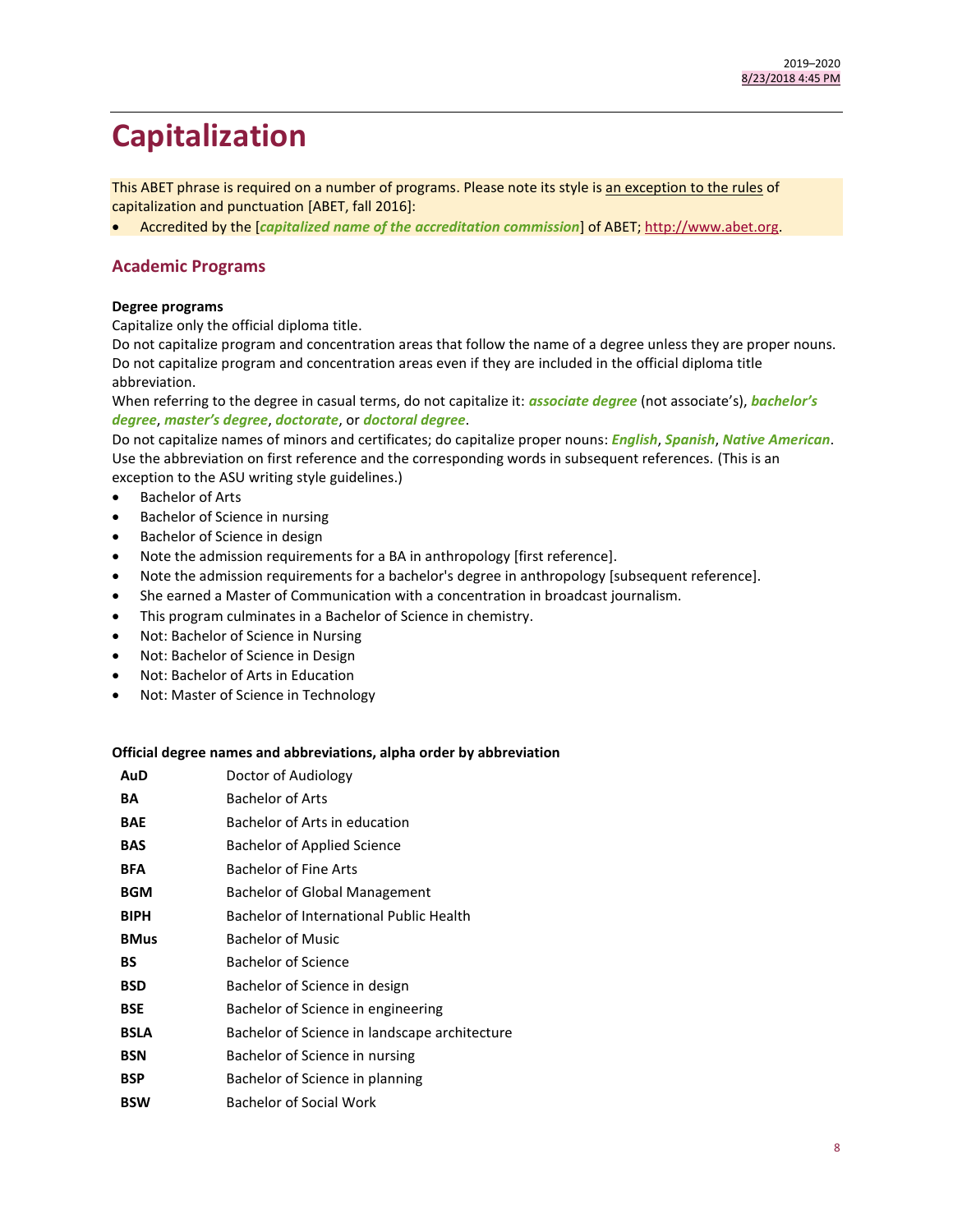| DBA          | Doctor of Business Administration                     |  |
|--------------|-------------------------------------------------------|--|
| <b>DBH</b>   | Doctor of Behavioral Health                           |  |
| <b>DMA</b>   | <b>Doctor of Musical Arts</b>                         |  |
| <b>DNP</b>   | Doctor of Nursing Practice                            |  |
| EdD          | Doctor of Education                                   |  |
| <b>EMPA</b>  | <b>Executive Master of Public Administration</b>      |  |
| <b>EMSL</b>  | <b>Executive Master of Sustainability Leadership</b>  |  |
| JD           | Juris Doctor                                          |  |
| <b>LLM</b>   | Master of Laws                                        |  |
| МA           | Master of Arts                                        |  |
| <b>MACC</b>  | Master of Accountancy                                 |  |
| <b>MALM</b>  | Master of Applied Leadership and Management           |  |
| MArch        | <b>Master of Architecture</b>                         |  |
| <b>MAS</b>   | Master of Advanced Study                              |  |
| <b>MBA</b>   | <b>Master of Business Administration</b>              |  |
| МC           | Master of Counseling                                  |  |
| <b>MCS</b>   | Master of Computer Science                            |  |
| MCSt         | <b>Master of Computing Studies</b>                    |  |
| MEd          | Master of Education                                   |  |
| <b>MEng</b>  | Master of Engineering                                 |  |
| MFA          | Master of Fine Arts                                   |  |
| MGM          | Master of Global Management                           |  |
| MHI          | Master of Healthcare Innovation                       |  |
| MIA          | Master of Interior Architecture                       |  |
| <b>MIHC</b>  | Master of Integrated Health Care                      |  |
| <b>MIHM</b>  | Master of International Health Management             |  |
| MLA          | Master of Landscape Architecture                      |  |
| MLST         | Master of Legal Studies                               |  |
| <b>MLSt</b>  | <b>Master of Liberal Studies</b>                      |  |
| ΜМ           | Master of Music                                       |  |
| ММС          | <b>Master of Mass Communication</b>                   |  |
| <b>MNLM</b>  | Master of Nonprofit Leadership and Management         |  |
| <b>MNS</b>   | Master of Natural Science                             |  |
| <b>MPA</b>   | Master of Public Administration                       |  |
| <b>MPE</b>   | Master of Physical Education                          |  |
| <b>MPP</b>   | Master of Public Policy                               |  |
| <b>MPSLA</b> | Master of Public Safety Leadership and Administration |  |
| <b>MRED</b>  | Master of Real Estate Development                     |  |
| МS           | Master of Science                                     |  |
| <b>MSD</b>   | Master of Science in design                           |  |
| <b>MSE</b>   | Master of Science in engineering                      |  |
| <b>MSL</b>   | Master of Sustainability Leadership                   |  |
| MSLB         | Master of Sports Law and Business                     |  |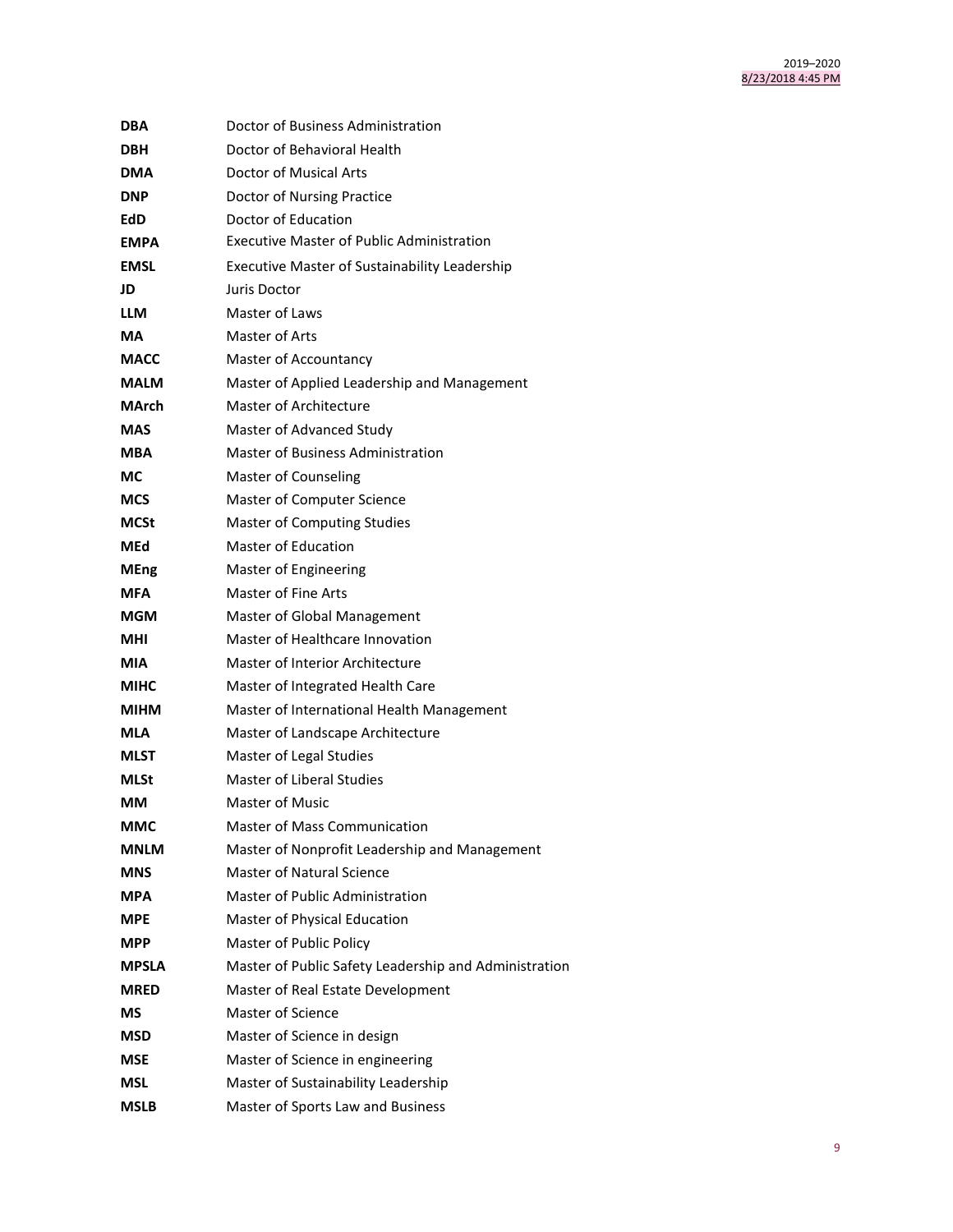| <b>MST</b>    | Master of Sustainable Tourism                          |
|---------------|--------------------------------------------------------|
| <b>MSTech</b> | Master of Science in technology                        |
| <b>MSTP</b>   | Master of Science and Technology Policy                |
| <b>MSUS</b>   | Master of Sustainability Solutions                     |
| <b>MSW</b>    | Master of Social Work                                  |
| <b>MTax</b>   | Master of Taxation                                     |
| <b>MTESOL</b> | Master of Teaching English to Speakers Other Languages |
| <b>MUD</b>    | Master of Urban Design                                 |
| <b>MUEP</b>   | Master of Urban and Environmental Planning             |
| <b>MVCD</b>   | Master of Visual Communication Design                  |
| <b>PhD</b>    | Doctor of Philosophy                                   |
| <b>PSM</b>    | Professional Science Master's                          |

## **Campuses**

In campus names, do not capitalize *campus*.

- Downtown Phoenix campus
- Polytechnic campus
- Tempe campus
- West campus

## See **Abbreviations**.

# **Centers, Colleges, Departments, Institutes, Schools, University**

Use initial uppercase letters only for the full official name as a proper noun. Do not capitalize when used in a descriptive manner.

- admission services
- ASU Admission Services
- ASU's Ira A. Fulton Schools of Engineering
- graduate admission
- the Department of English
- the history department
- the institute
- the School of Human Evolution and Social Change
- the university
- Not: the University

Do not use ampersands or plus signs in place of *and* in text, even for official ASU unit names.

- College of Nursing and Health Innovation
- Not: College of Nursing & Health Innovation

## **Compound Words**

The second part of a hyphenated compound is not capitalized even in instances when other words are capitalized, such as in headlines and titles.

Domestic Violence and Evidence-based Practice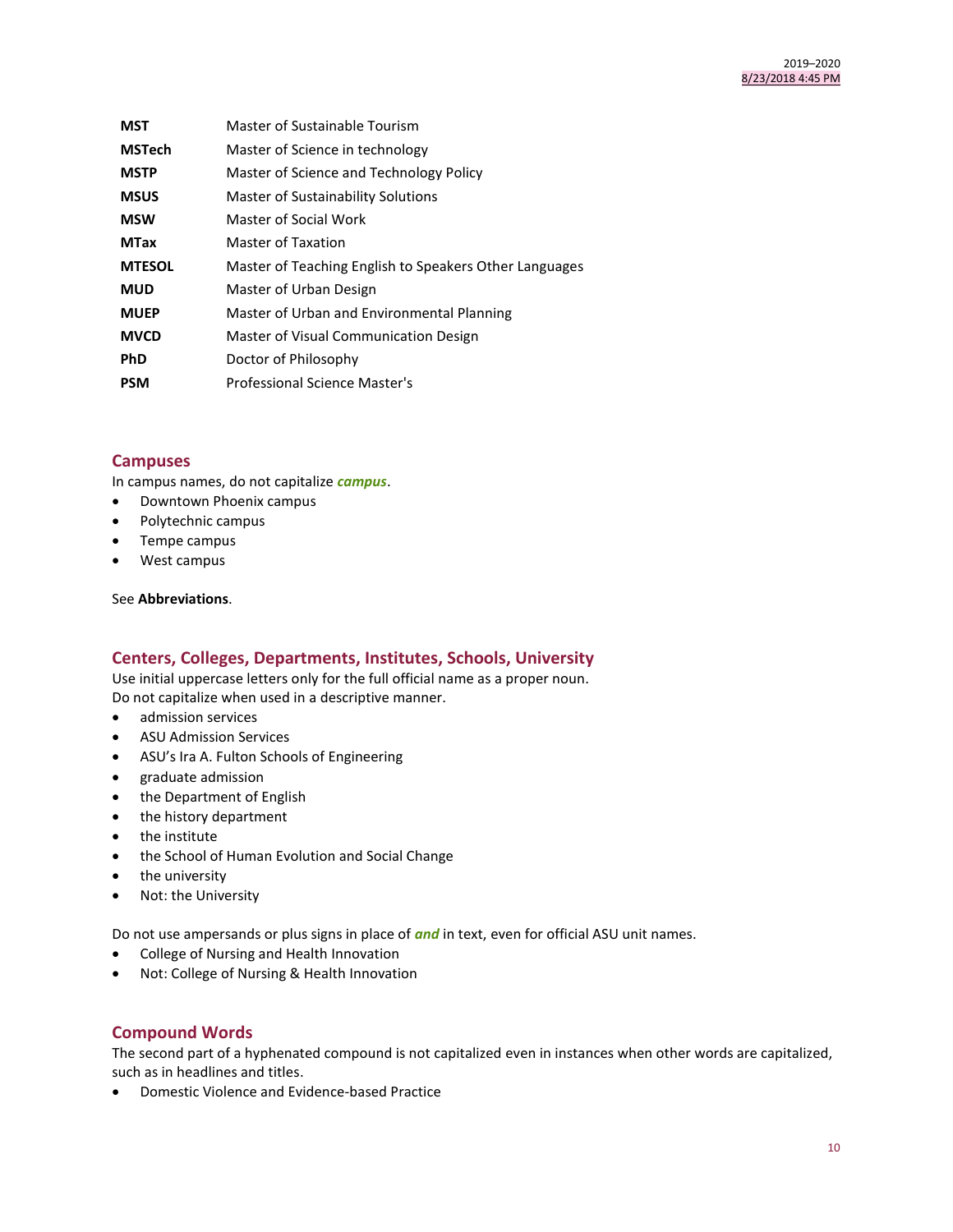# **Documents, Forms**

Capitalize the full names of forms such as applications.

Do not capitalize when used in a descriptive manner.

A complete list of university forms is at<https://students.asu.edu/forms>.

- ASU Scholarship Estimator; the scholarship estimator
- Enrollment Verification Request; enrollment verification form
- Student Academic Integrity Policy; the student academic integrity policy
- Not: Enrollment Verification Form

## **Lists**

If a list consists of full sentences, punctuate as such with capitalization and periods. See **Lists**.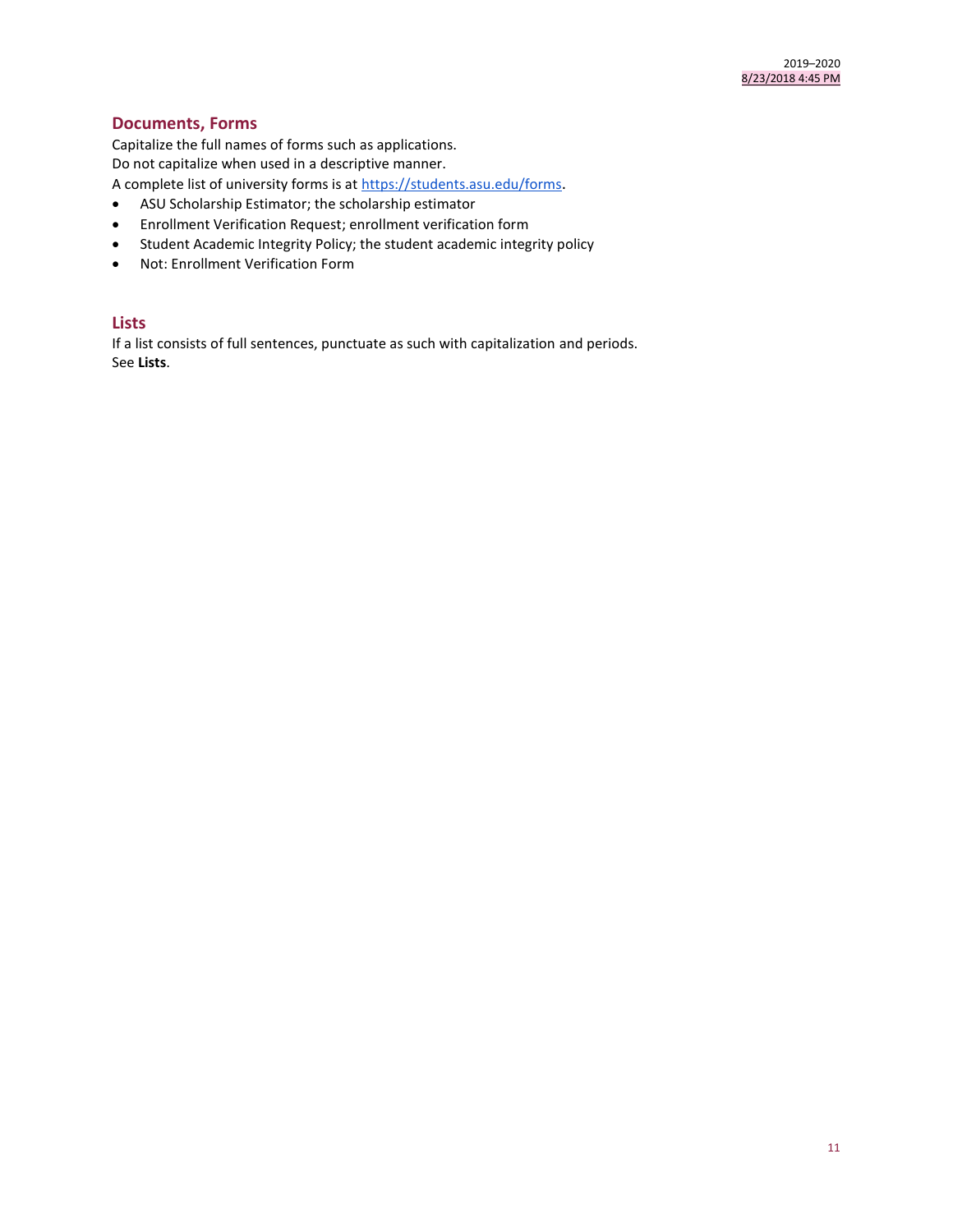# <span id="page-11-0"></span>**Formatting**

## **Bold**

Only use this for headings and subheadings.

# **Compound Modifiers**

Hyphenate most compound modifiers. See **Punctuation and Symbols** for details and exceptions to the rule. See **Word List**.

# **Italics**

Do not use. This treatment creates readability issues for readers with visual difficulties, dyslexia or migraine disorders.

## **Lists**

Whether bulleted or numbered, a vertical list may be comprised of complete or incomplete sentences; maintain consistency, whichever style is chosen.

- If a list contains full sentences, punctuate as such with capitalization and periods.
- If a list consists of sentence fragments, use lowercase and no periods.

See **Lists**.

# **Phone Numbers**

Always include an area code, but do not surround it with parentheses. Phone numbers are to appear with only figures and hyphens, and offset extension numbers with a comma: 480-555-5555, ext. 21.

#### **To ensure proper appearance**

- In PeopleSoft, when editing programs, use */* instead of the first hyphen, due to a system: (480*/*555-5555 for 480-555-5555) [required, due to a system quirk].
- In Drupal, when editing policies, use the requisite hyphen.

#### See **Formatting**.

## **URLs**

#### **Formatting**

URLs are not case-sensitive, so render them all lowercase in text. Include the *https://* and *www* prefixes. (This is an exception to the ASU writing style guide.) If a web address requires two lines, make the split after a slash or dot. If a URL ends a sentence, use a period but do not hyperlink the period.

#### **In content**

An ASU webpage may be hyperlinked to text in the marketing text field, but the web address must be shown in entirety in the program description.

Do not repeat a department URL in text; this information is included in the contact information for each program. Do not include links to the application process for undergraduate programs; this is already available on the program pages in Degree Search.

Website links in the graduate admission content are discouraged, except when pointing to a requirement of the application process.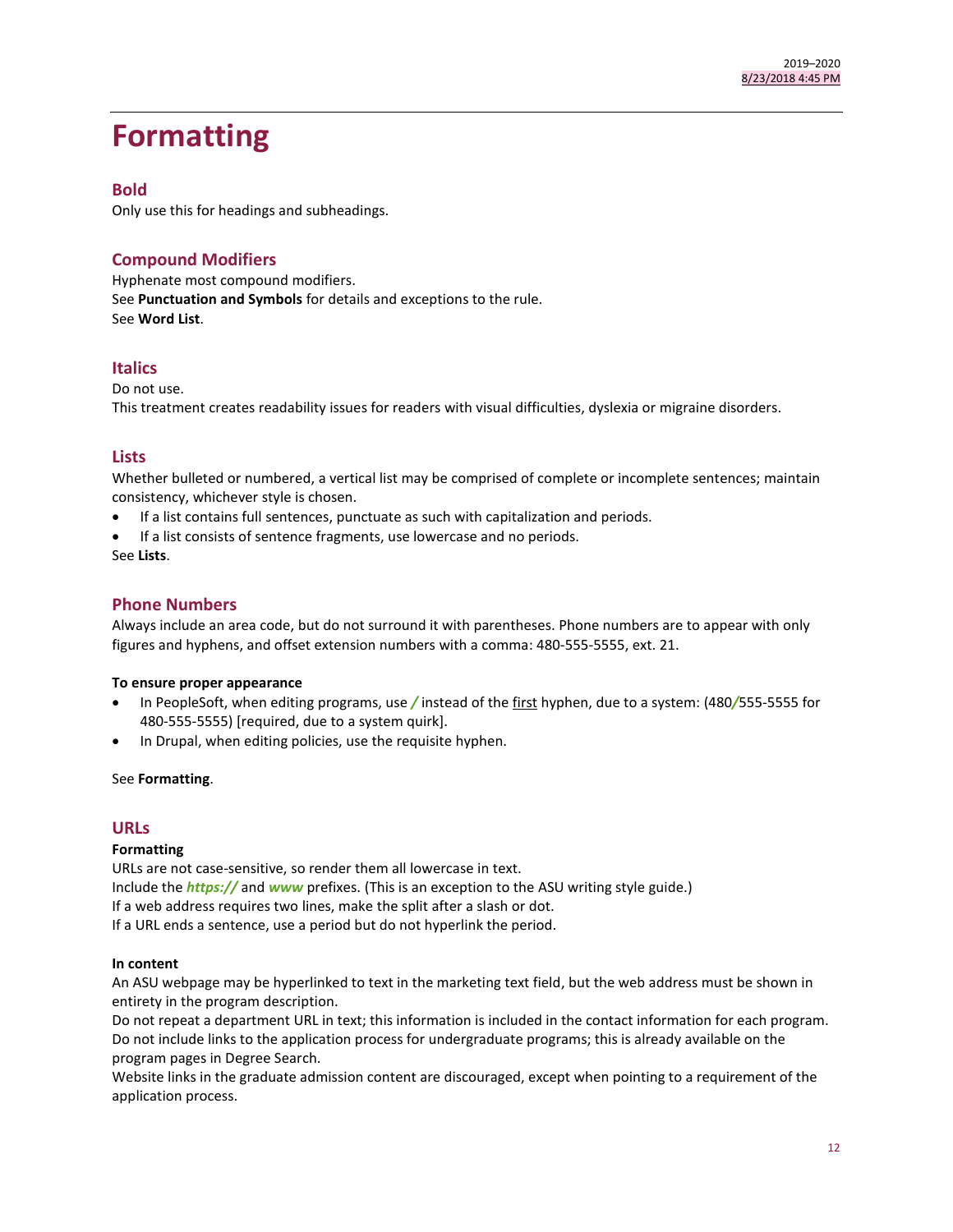# <span id="page-12-0"></span>**Language**

Use clear, concise language. See [ASU Writing style guidelines.](https://brandguide.asu.edu/identity-standards/writing-style-guide/introduction-0)

## **Other Universities**

When writing about ASU graduates moving on to other universities, do not use other universities names. Use *another prestigious university* or *other top-tier universities*.

## **Pronouns**

Do not use *he/she*, *s/he* or *he and she* when the gender of the subject is unknown. Maintain gender neutrality; rewrite for clarity. Avoid mixing singular and plural pronouns. Do not use the plural *their* as a substitute for a singular noun such as *a student*.

## **Corrective options**

Rewrite the sentence to avoid confusion.

- Awkward: If a student requests information, the student should be directed to the correct office.
- Better: A student requesting information should be directed to the correct office.
- Best: Students should be directed to the correct office for information.
- Not: Each applicant must submit their materials by the deadline.
- Better: Applicants must submit their materials by the deadline.
- Best: Applicants must submit all materials by the deadline.

Replace the pronoun with an article.

- Not: Ask the student to prepare his presentation.
- Instead: Ask the student to prepare a presentation.

Revise the sentence to use the pronoun *one*.

- Not: A prepared student is more likely to succeed than if he has not done sufficient research.
- Instead: A prepared student is more likely to succeed than an unprepared one.

Revise the sentence to use the pronoun *who*.

- Not: A student is more likely to succeed if he does sufficient research.
- Instead: A student who does sufficient research is more likely to succeed.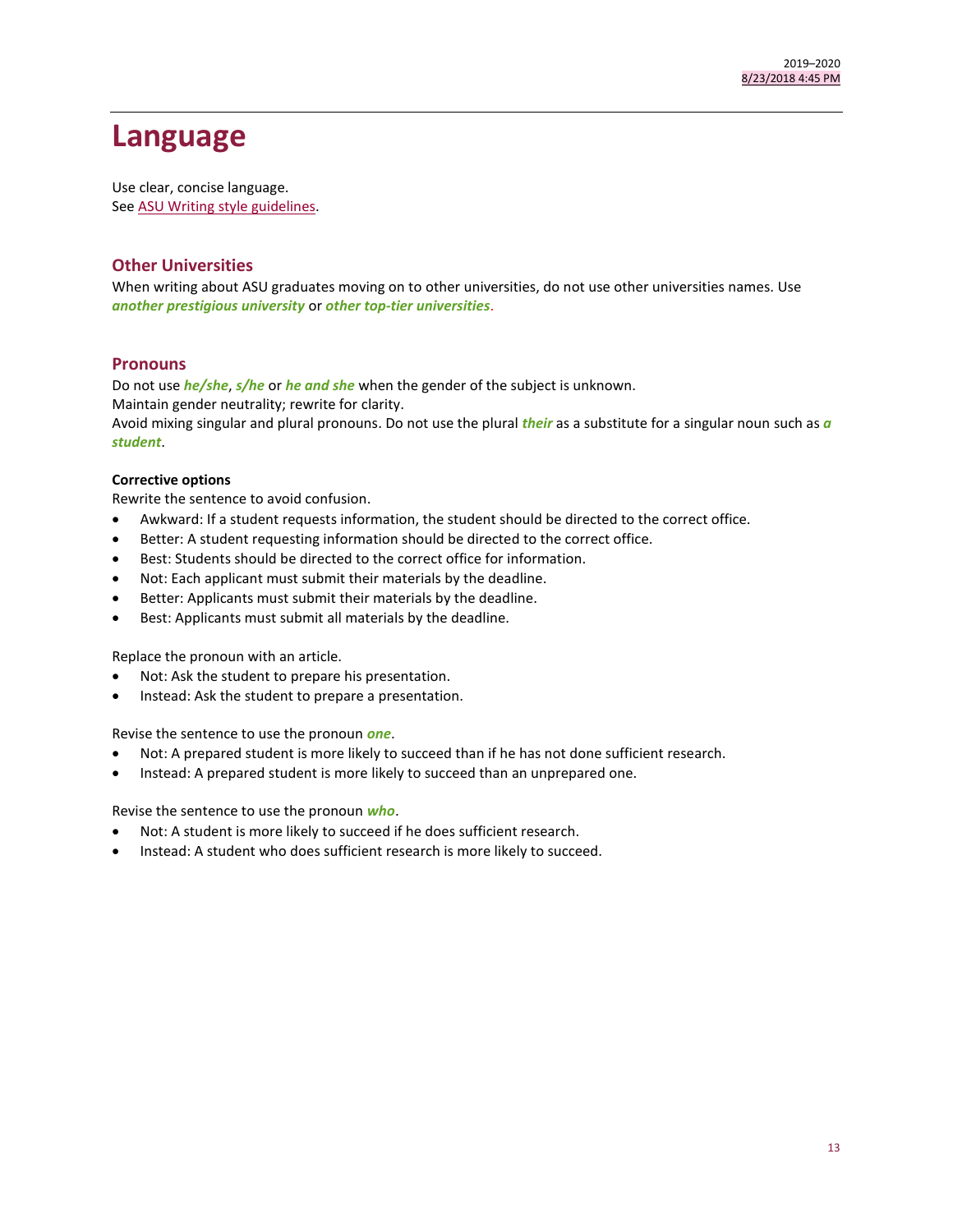# **Redundancy**

Eliminate redundant content; consolidate information. Clarify content with simple, clear phrasing.

- potential applicants
- include but not limited to

## **Standard Statements**

Certain standardized statements are required, and they are shown below. Most standard statements are customizable as long as the baseline requirements are met.

Website links in the graduate admission content are discouraged, except when pointing to a requirement of the application process.

#### **Admission requirements** — graduate

Applicants must fulfill the requirements of both the Graduate College and the [*college name*].

Applicants are eligible to apply to the program if they have earned a bachelor's or master's degree, in any field, from a regionally accredited institution.

Applicants must have a minimum of a 3.00 cumulative GPA (scale is 4.00 = "A") in the last 60 hours of their first bachelor's degree program, or applicants must have a minimum of a 3.00 cumulative GPA (scale is 4.00 = "A") in an applicable master's degree program.

## **Application** — graduate

The last item of the list of application components is the required statement about proof of proficiency in the English language (see "English proficiency", below).

#### **Certificates** — undergraduate

Depending on a student's undergraduate program of study, prerequisite courses may be needed in order to complete the requirements of this certificate.

## **Change of major** — undergraduate

A current ASU student has no additional requirements for changing majors. Students should refer to <https://students.asu.edu/changingmajors> for information about how to change a major to this program.

#### **English proficiency** — graduate

This is a two-part statement.

First part: The introductory portion of the statement appears as the last item in the numbered list of application components. Use either an incomplete phrase or complete sentence, in agreement with the style of the numbered list:

- proof of English proficiency
- Proof of English proficiency is required.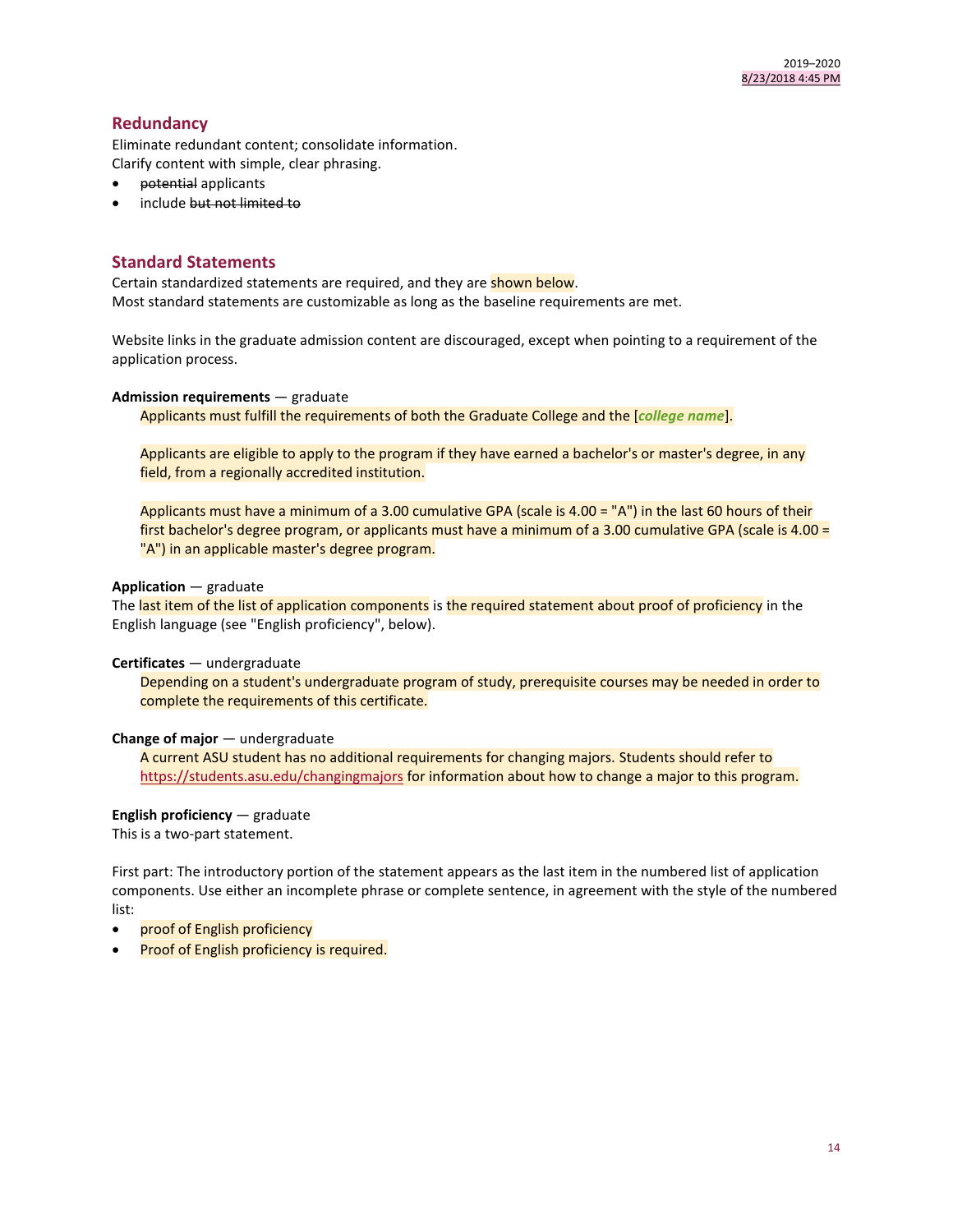Second part: The explanatory portion of the English requirement will appear as the first entry in Additional Application Information:

 An applicant whose native language is not English (regardless of current residency) must provide proof of English proficiency.

#### **Global opportunities**

#### **Global degree**

With a global degree program, students have the opportunity to receive their ASU degree in partnership with an international institution. Students and faculty can create and share knowledge to solve pressing global and societal challenges by combining strengths in research and teaching from two different institutions. Global degree programs also give students exposure to international academic experiences and content. Students should contact the academic unit directly for more information about this global degree program.

#### **Global experience** – graduate

Study abroad is possible for graduate students with more than 50 program opportunities spanning six continents. Faculty-directed programs tend to be the best fit for graduate students; taking courses over the summer or during academic breaks with ASU professors offers close mentorship and professional network growth in many fields of study while earning ASU credit. Exchange program participation is also possible with careful planning.<https://mystudyabroad.asu.edu/students/graduate-students>

#### **Global experience** – undergraduate

With over 250 programs in more than 65 countries (ranging from one week to one year), study abroad is possible for all ASU students wishing to gain global skills and knowledge in preparation for a 21st-century career. Students earn ASU credit for completed courses, while staying on track for graduation, and may apply financial aid and scholarships toward program costs.<https://mystudyabroad.asu.edu/>

#### **PLuS Alliance** [note: a two-paragraph statement]

The PLuS Alliance combines the strengths of three leading research universities on three continents — Arizona State University, King's College London and UNSW Sydney — to create and share knowledge that will solve pressing educational and societal challenges.

Students have the opportunity to collaborate with peers and specialists across the globe through PLuS-partner courses offered online. Through this PLuS Alliance collaboration degree program, students develop transferable global competencies and gain exposure to international teaching and academic content. <https://www.plusalliance.org/global-learning-network-programmes>

#### **GPA requirements** — graduate

Applicants must have a minimum of a 3.00 cumulative GPA (scale is 4.00 = "A") in the last 60 hours of their first bachelor's degree program, or applicants must have a minimum of a 3.00 cumulative GPA (scale is 4.00 = "A") in an applicable master's degree program.

#### **Minors** — undergraduate

Depending on a student's undergraduate program of study, prerequisite courses may be needed in order to complete the requirements of this minor.

#### **Other enrollment requirements** — undergraduate certificates

A student pursuing an undergraduate certificate must be enrolled as a degree-seeking student at ASU. Undergraduate certificates are not awarded prior to the award of an undergraduate degree. A student already holding an undergraduate degree may pursue an undergraduate certificate as a nondegree-seeking graduate student.

(This statement should not replace any existing certificate text related to additional enrollment requirements such as GPA or prerequisite courses.)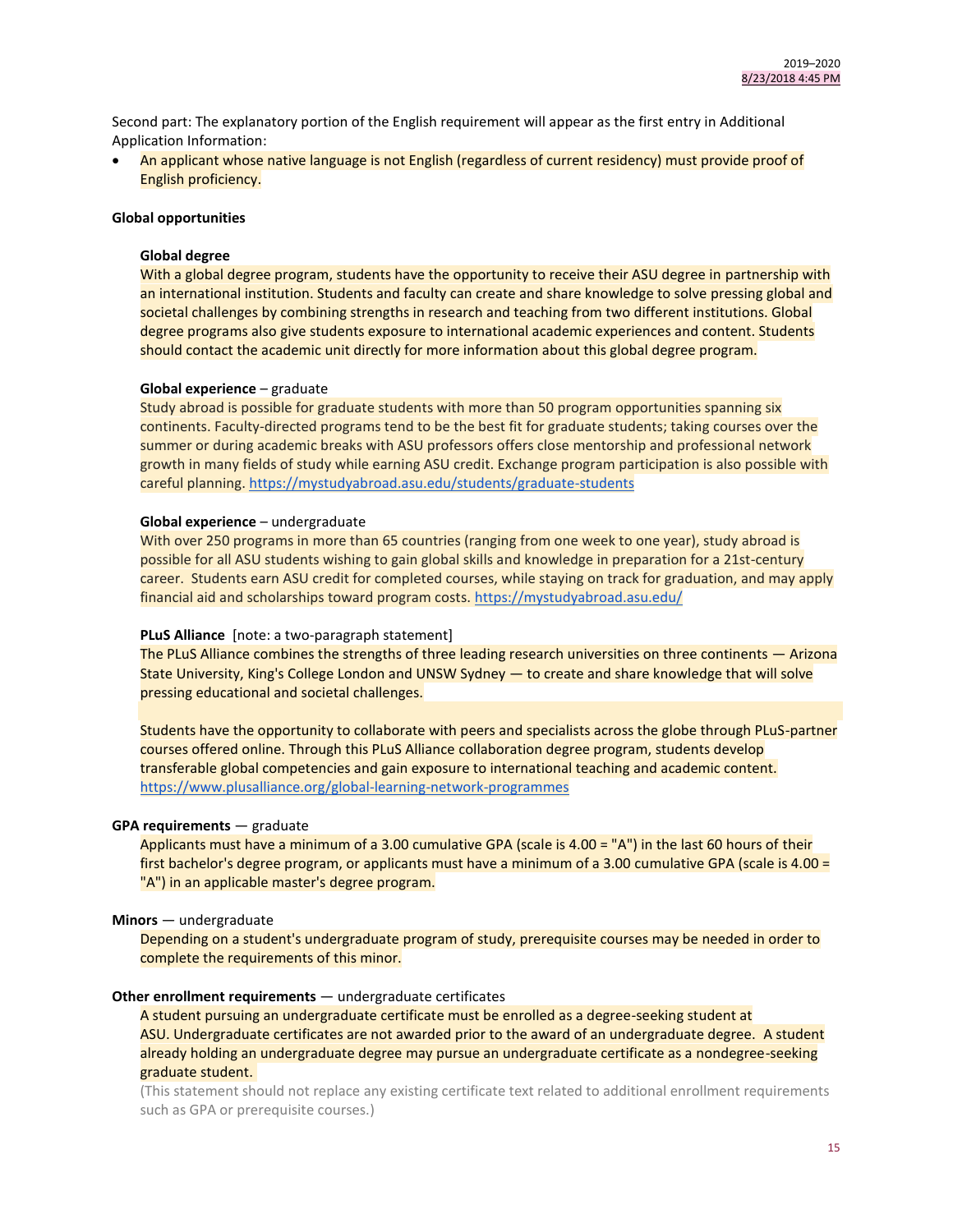#### **Other enrollment requirements** — undergraduate minors

Current ASU undergraduate students may pursue a minor and have it recognized on their ASU transcript at graduation. Students interested in pursuing a minor should consult their academic advisor to declare the minor and to ensure that an appropriate set of courses is taken. Minor requirements appear on the Degree Audit once the minor is added. Certain major and minor combinations may be deemed inappropriate by the college of department of either the major program or the minor. Courses taken for the minor may not count toward both the major and minor. Students should contact their academic advisor for more information. (Variations on this required text, above, are allowed as long as they cover all the bases: that a minor and major cannot share coursework and that certain major and minor combinations may not be allowed.)

## **Symbols**

Do not create ambiguity by mixing symbols with words: *and/or*, *school/college* and *test(s)*. Instead, rewrite the statement for clarity. Exception: The */* is only allowed in approved program names and course titles: *Transborder Chicana/o and Latina/o Studies*.

See **Punctuation and Symbols**. See **Word List**.

## **Voice**

Use the formal third person voice typical of academic writing: *he*, *she*, *they*, *a student*, *students*. Exception: Use the conversational, engaging second-person point of view in the Marketing Text field: *you*, *your*.

See **Marketing Text**.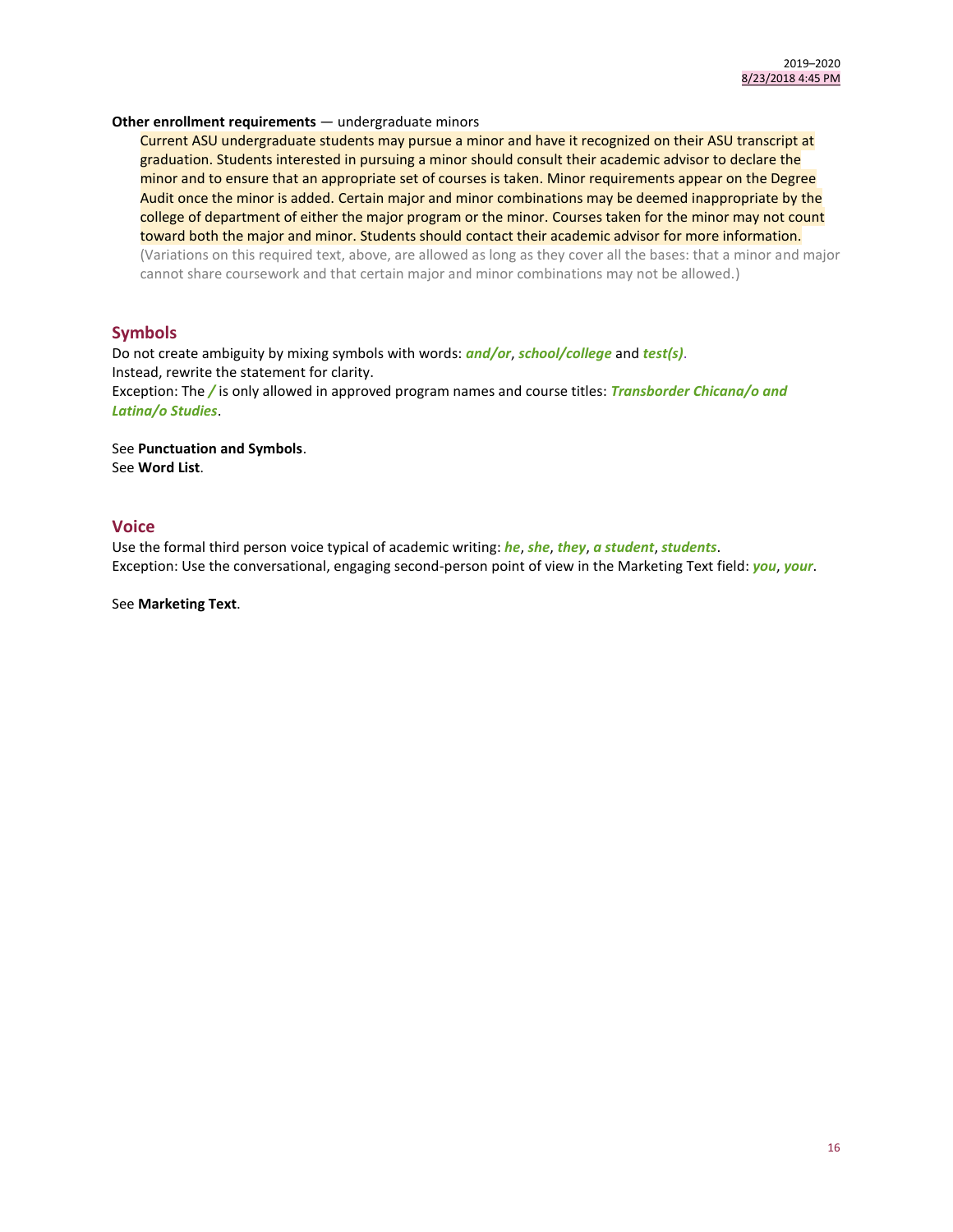# **Lists**

Start each line with the same part of speech.

Use the same voice for each item.

Use the same verb tense for each item.

Avoid using a combination of sentences and phrases in lists.

Whether bulleted or numbered, a vertical list may be comprised of complete or incomplete sentences; maintain consistency throughout the list, and use appropriate formatting:

- When constructing a list using full sentences, punctuate with capitalization and periods.
- When constructing a list using sentence fragments, use lowercase and no periods.

# **Academic Courses**

Show lists of courses in a vertical format, flush with the left margin and without punctuation.

Ensure the course list is in alphanumeric order (by prefix and course number), and show credit hours numerically in parentheses (numerals only; do not include the words *credit hours*).

Do not use bullets or numbering.

Asterisks may be used to clarify specific information about a course, with the corresponding statement placed below the list of courses.

# **Bulleted Lists**

Do not use bullet points to break up a series of long sentences that stand on their own. Bullet points only assist SEO when used as a series of keywords or short phrases.

Bulleted lists work best when they contain at least three items. When mentioning only one or two items, use complete sentences rather than a list format.

Do not use bullet points to create a second-level list within a numbered vertical list (e.g., to itemize certain graduate admission requirements). This information may make more sense as a series of sentences placed in the Additional Application Information section.

## **Undergraduate programs**

Career opportunities may be vertically aligned in a bulleted list of words or incomplete phrases. Use parallel construction; start each bulleted line with the same part of speech (noun, verb, etc.).

See **Formatting**.

# **Numbered Lists – graduate programs**

Show application components in a vertically aligned numbered list.

The vertical list may be comprised of complete or incomplete sentences; maintain consistency with the chosen construction.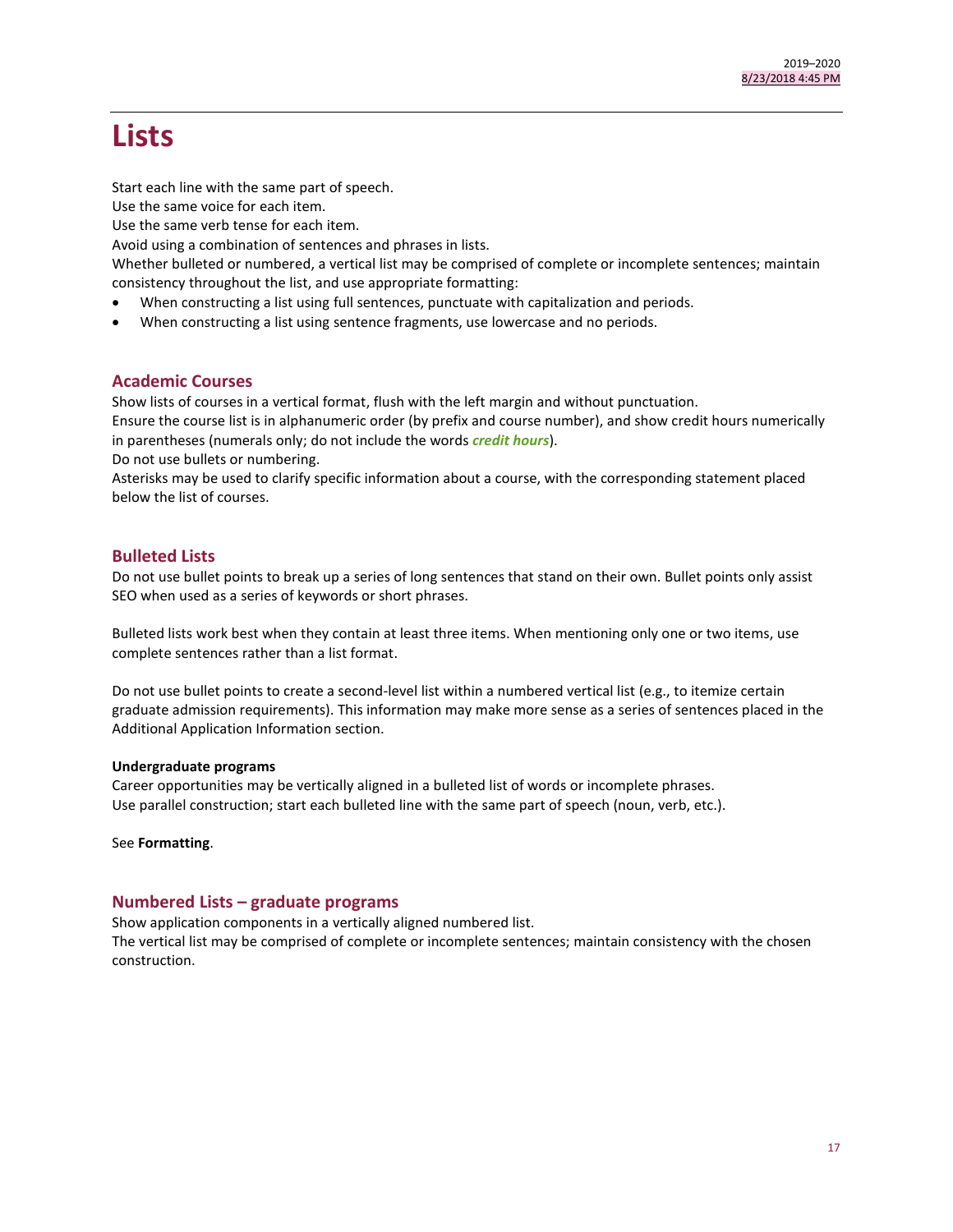# <span id="page-17-0"></span>**Marketing Text**



## **Imagine a state fair.**

It's colorful and exciting, the crowd is milling about, the noise is deafening, and with all that going on *barkers are vying for everyone's attention***.** 

This field is akin to those barkers.

In fact, *you* **are a barker** *trying to capture the attention of as many potential students as you can.*

And once you *do*…

Your aim is to create a relationship.

## **Here's How**

You must be personally engaging. Speak directly to the reader and to their point of view. Keep it personal. Use an active voice, conversational style (*you*), direct phrasing and strong adjectives.

**Convey feeling.** Write as if you and the reader are conversing. Since this field is all about making an emotional connection, focus on the reader's need.

**Primary tactic.** Instantly grab the reader's attention by answering their question, *"What's in it for me?"* This triggers an emotional response on two levels: They feel like you're speaking directly to them and that you're interested in what matters most to them. **Secondary tactic.** This is less effective at establishing a relationship, but you may opt to highlight unique aspects of your unit or opportunities (research, academic) that could be an important part of someone's decision-making process.

People will see this field first when they click on a program in Degree Search, so this is your best opportunity to create a powerful connection. Whichever tactic you opt to use will determine the level of connection you create.

# **Focus Your Thoughts**

For outstanding marketing copy that will increase your chance of garnering another enrollment:

- be reader-centric
- emphasize emotion

The following chart may help. Compare the academic style of writing you're used to seeing in program descriptions with the casual, upbeat, and attention-grabbing introductory paragraph that is the marketing field. A quick glance at the salient points for these two fields shows the distinct differences between them. Write with each field's purpose in mind.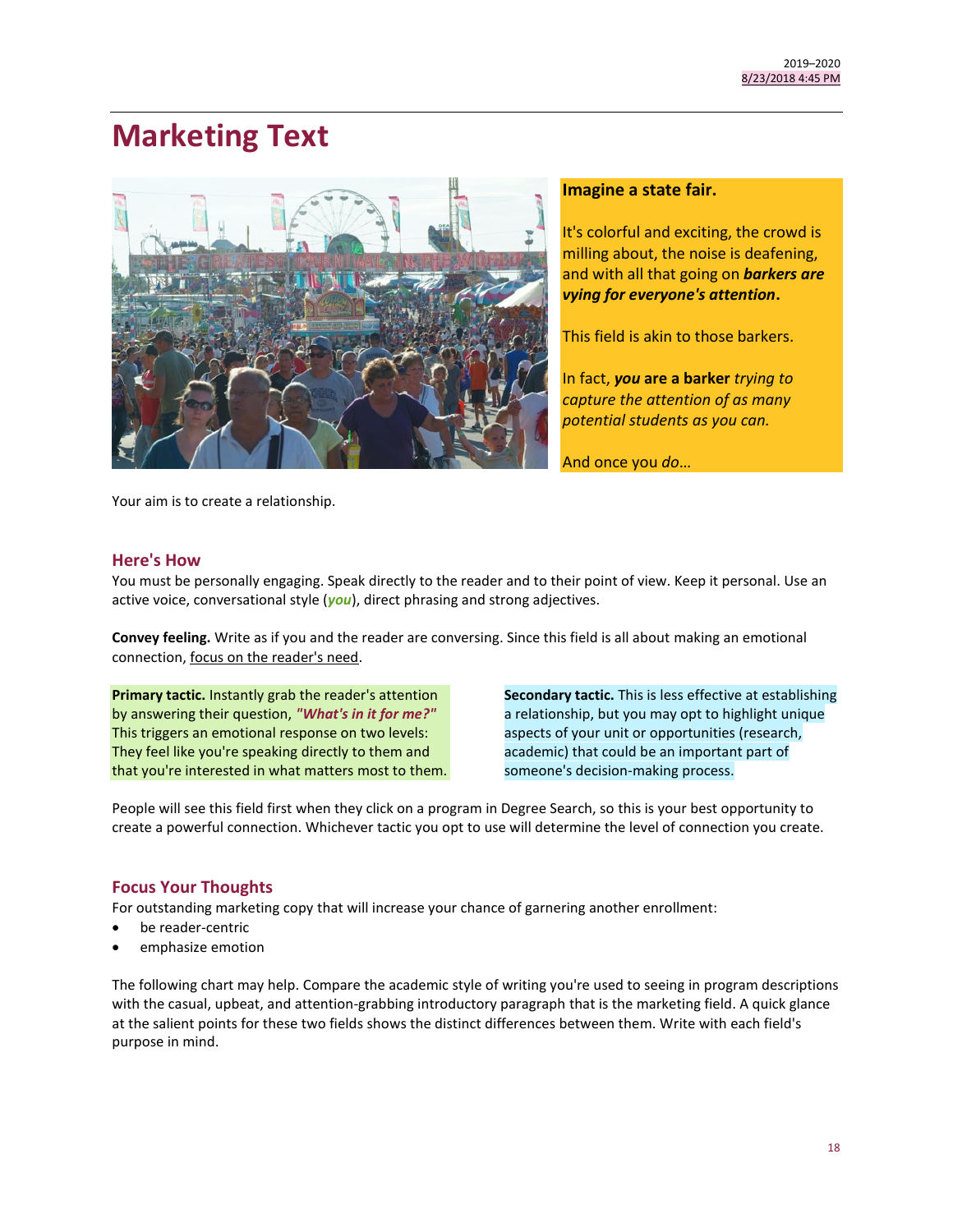| <b>Marketing Text</b>                                                                      | Program Description                                                                                                                                                                   |  |
|--------------------------------------------------------------------------------------------|---------------------------------------------------------------------------------------------------------------------------------------------------------------------------------------|--|
| for prospective students                                                                   | for prospective students, current students, faculty,<br>future employers, funding sources (VA, foreign<br>sponsors, etc.), ABOR, other educators and schools,<br>accreditation bodies |  |
| 50-word limit                                                                              | 150-word limit (undergraduate)<br>450-word limit (graduate)                                                                                                                           |  |
| makes an emotional connection with the student to<br>draw them in so they continue reading | presents factual basic and specialized information<br>about the program to help students decide if the<br>program is the right fit for them                                           |  |
| does not repeat anything stated elsewhere in the<br>program's listing in Degree Search     | not the place for hyperbole, information about<br>enrollment or admission, campus, course<br>requirements, and potential careers                                                      |  |

The full comparisons chart is in **Writing for the Catalog** on the [catalog resources page](https://catalog.asu.edu/catalog_review_resources) in the review site.

# **Think it Through**

To establish a relationship from the outset, consider using any of the ideas here as springboards to the writing process.

Start with a question so they can immediately determine if this program might be of interest to them.

- Do you have a passion for wildlife?
- Do you daydream about ways to make the world greener?

Set the tone with a strong, catchy statement or fact.

- Social media and nightly news are filled with events touching on the Middle East.
- More people are taking vacations than ever before.

Use emotion to convey the importance of the degree (and the importance of people who hold the degree).

- The education of our children is one of the noblest professions you can enter.
- The development of clean sources of energy is becoming more and more critical.

Describe the ideal student in that program and relate it to them. (If they don't fit the description, they'll know right off that the degree may not be right for them.)

- With your global mindset and passion for travel, you'll thrive with a degree in xxx.
- As someone who embraces justice and order, a criminology degree can help you …

Explicitly state what they will gain from the degree and how it will help them in the future.

- You'll learn xxx which will prepare you to xxx
- You'll develop xxx which can help children to xxx.

## **Flesh It Out with the ASU Brand**

It helps to be well versed in the ASU brand. Read about it [here.](https://brandguide.asu.edu/brand/asu-brand) (It's brief but potent.)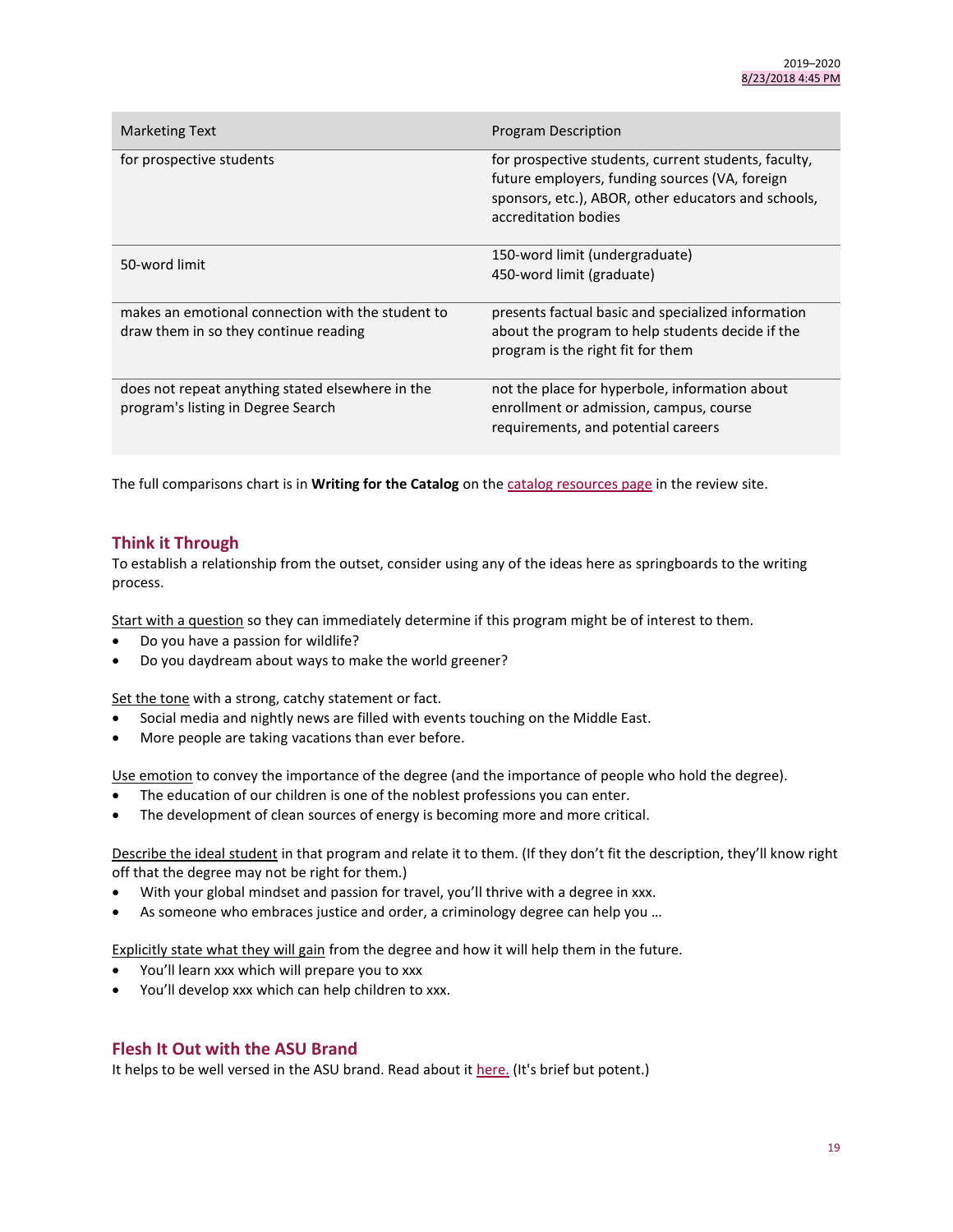## **Think "On my way to a better life."**

Everything we write should convey (directly or indirectly) that choosing a particular degree program will help set the student on the path to a great life.

Don't actually say *better life* because it implies their life isn't good now. Instead, use terms that convey that message, like these:

- life you've always dreamed of
- wherever you want to go in life
- bright future

#### **Language and tone**

Always make it about them. Try to avoid taking center stage (*our program*) as it sounds too exclusive and territorial. Be personable (*you*, not *students*); this helps them begin to picture themselves enrolled in the program.

Remember that here is where we are selling their experience in the program (not the program, culminating diploma or degree credentials), so tell them what the experience will be like for them and what it will prepare them to do and achieve.

#### **Speak like a university but not like a university**

We want to keep it conversational and fun to read, because if it's not they may not read it. But we're not their best friend and we don't want to pretend we are. We are a university.

Be careful, though. Recognize that ineffective marketing copy uses a passive voice with dry academic language and few adjectives. It contains third person nouns (*student*, *applicant*), brags without explaining the value to the reader, is long-winded and not conversational—in short, it's like this sentence! Also, it sounds like the proverbial used-car salesman: "This degree is a once-in-a-lifetime opportunity."

Again, *phrasing illustrated in the previous paragraph is not well suited for the marketing text field.*

### **Consider international students**

Many of our figures of speech can confuse international students, so be careful that the text is clear for all audiences.

- This degree can help you begin a career in xxx.
- Not: This degree can help you get your foot in the door of a career in xxx.

# **Examples**

## **Before-and-after**

**BEFORE** 

 The certificate program in arts and humanities in games will train students to design, develop, create and analyze games from a holistic and interdisciplinary perspective to understand the utilization, consumption and real-world impact of games on our diverse culture and society.

#### AFTER

 Remember the toys and games you played with as a kid? They were fun, but did you ever consider their impact on your growth and development? You can learn how that impact shapes the human mind, and become an influential researcher and analyst in the gaming industry.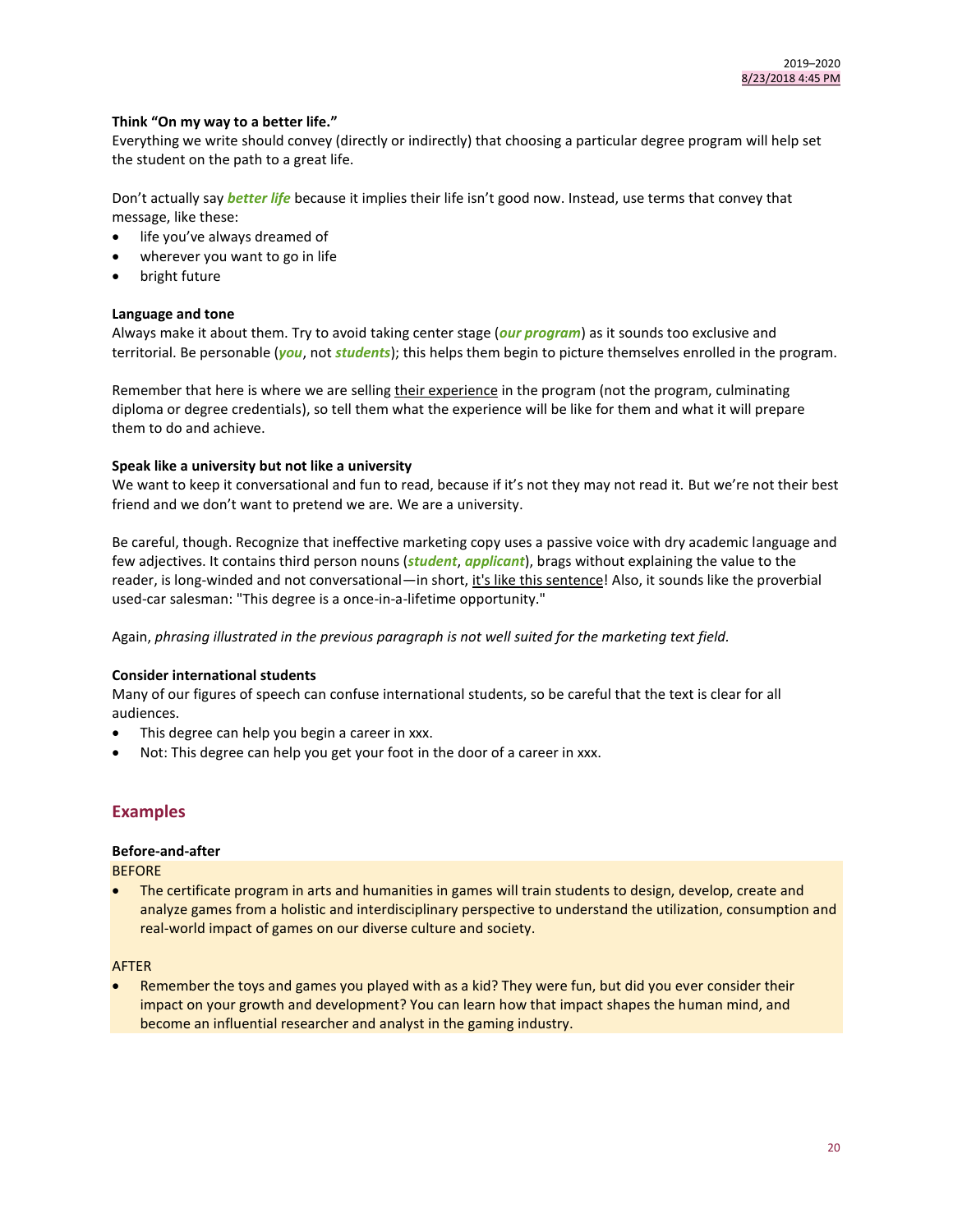# **Primary tactic**

## GREAT EXAMPLES

- Do you have [a passion for wildlife,](https://cisa.asu.edu/Christina-Akins) for exploring nature and seeing that our world's natural resources and [lands are managed in sustainable ways?](https://cisa.asu.edu/Jeffrey-Sturla) You'll gain an excellent foundation in science while you enjoy lots of [field opportunities](https://cisa.asu.edu/abs-herpetology) to build expertise for careers that connect with conservation and restoration of biodiversity and habitats.
- With your global mindset, your passion for travel and language, and your aspirations for an international career, you deserve a master's degree that will open up a world of possibilities. Focused 100 percent on global management, the MGM prepares you to do business across borders and cultures with the dexterity you can't learn in a traditional business program.

## GOOD EXAMPLES

- Social media and nightly news are filled with events touching on the Middle East and Islamic nations. But how many people understand the deep issues at hand? You can. With a minor in Arabic studies, you'll develop a cross-cultural understanding of Islamic civilization which will provide opportunities in the global workforce.
- Moment by moment, day by day and person by person, educators improve lives and strengthen communities. Wherever life takes you, an education degree prepares you to master new knowledge, communicate effectively and thrive in a world — and an economy — in which lifelong learning is key to success and happiness.

## **Secondary tactic**

#### GREAT EXAMPLE

 Join one of the nation's top journalism schools, home to Arizona PBS, the largest media outlet in the world operated by a journalism school. You will work with world-class faculty in a variety of hands-on experiences, including digital media, broadcast news, innovation and entrepreneurship, audience engagement, public relations, and Spanish-language news.

#### GOOD EXAMPLE

 This certificate is designed for students in the Next Generation Service Corps or students in Army, Navy or Air Force ROTC.

## **Nuts-and-Bolts**

Do not duplicate any other content. All the other information pertaining to the program exists elsewhere.

You may use a colloquial name for your program here, because you want to keep the conversational style.

You may hyperlink text for ASU webpages in this field, but to point to a non-ASU site, you must use the full URL.

Financial options are availabl[e here](https://students.asu.edu/financialaid) as well as a[t https://studentaid.ed.gov/sa/types/grants-scholarships.](https://studentaid.ed.gov/sa/types/grants-scholarships)

You have a 50-word limit. Yes, just 50. (It's okay. You can do this!)

When you complete the paragraph, read it twice; first, to make sure it's readable and catchy enough, and again to make sure it's not too flippant or brash.

# **Need Help?**

- 1. [Call on the marketers](https://docs.google.com/spreadsheets/d/1qurxxEYyD6BXyCE___nZpHRLM_F_Mfk5_ylNPh9VMx4/edit#gid=0) in your school or college for expert help crafting the right kind of language.
- 2. Also, familiarize yourself with th[e ASU brand and platform](https://brandguide.asu.edu/brand/asu-brand) and the ASU [language](https://brandguide.asu.edu/identity-standards/writing-style-guide/introduction-0) guidelines.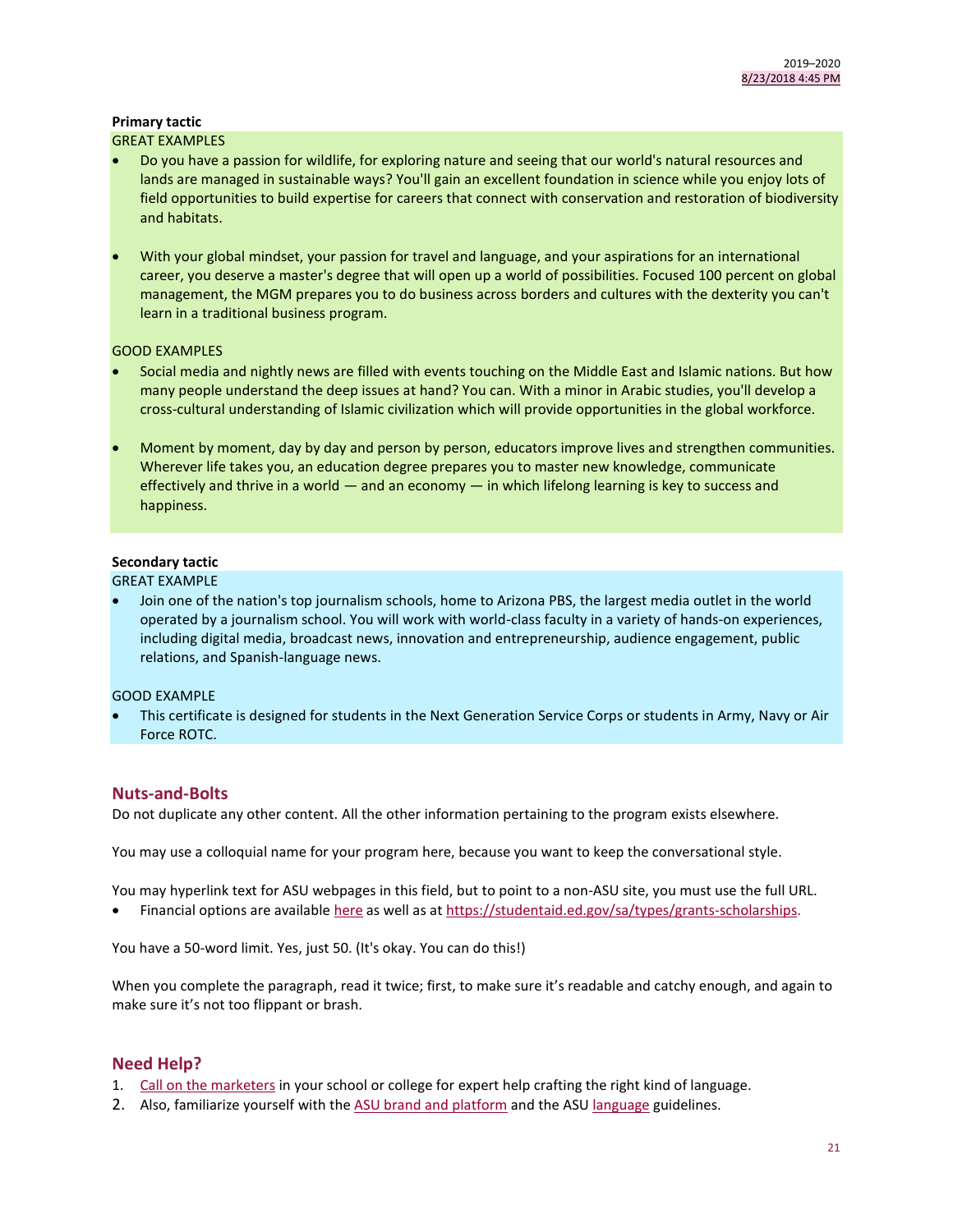# <span id="page-21-0"></span>**Numerals**

## Spell out *one* through *nine*.

Use figures for *10* and greater and for *units of measure* and *ages*.

- 3 miles
- 4-year option
- 18 years old

Spell out a number at the beginning of a sentence except for calendar years.

- Twenty people registered for the seminar.
- 1976 was a very good year.

Spell out casual references.

- ASU attracts thousands of international students each year.
- He walked a quarter of a mile.

Do not use both a word and numeric version of the numeral in a sentence.

- Choose one of the sessions.
- Not: Choose one (1) of the classes.

A numeral-and-letter combination may start a sentence.

3D metal printing seminars are scheduled in July. (Note that 3D has no hyphen!)

See **Punctuation and Symbols**, **Word List.**

## **Adjectives**

Reserve *above*, *below*, *higher*, *over*, *under* for spatial references: (an exception to ASU and AP style guidelines) Use the following in numeric references.

- fewer, fewer than
- greater, greater than
- less, less than
- more, more than

See **Word List**.

## **Decimals**

Use a decimal point and numerals.

For amounts less than one, add a zero before the decimal point and use the singular form of the measurement.

- $\bullet$  0.35 meter
- 0.55 cubic foot
- 0.75 kilometer

For grade point averages, include the hundredths place unless there are special circumstances.

GPA of 2.00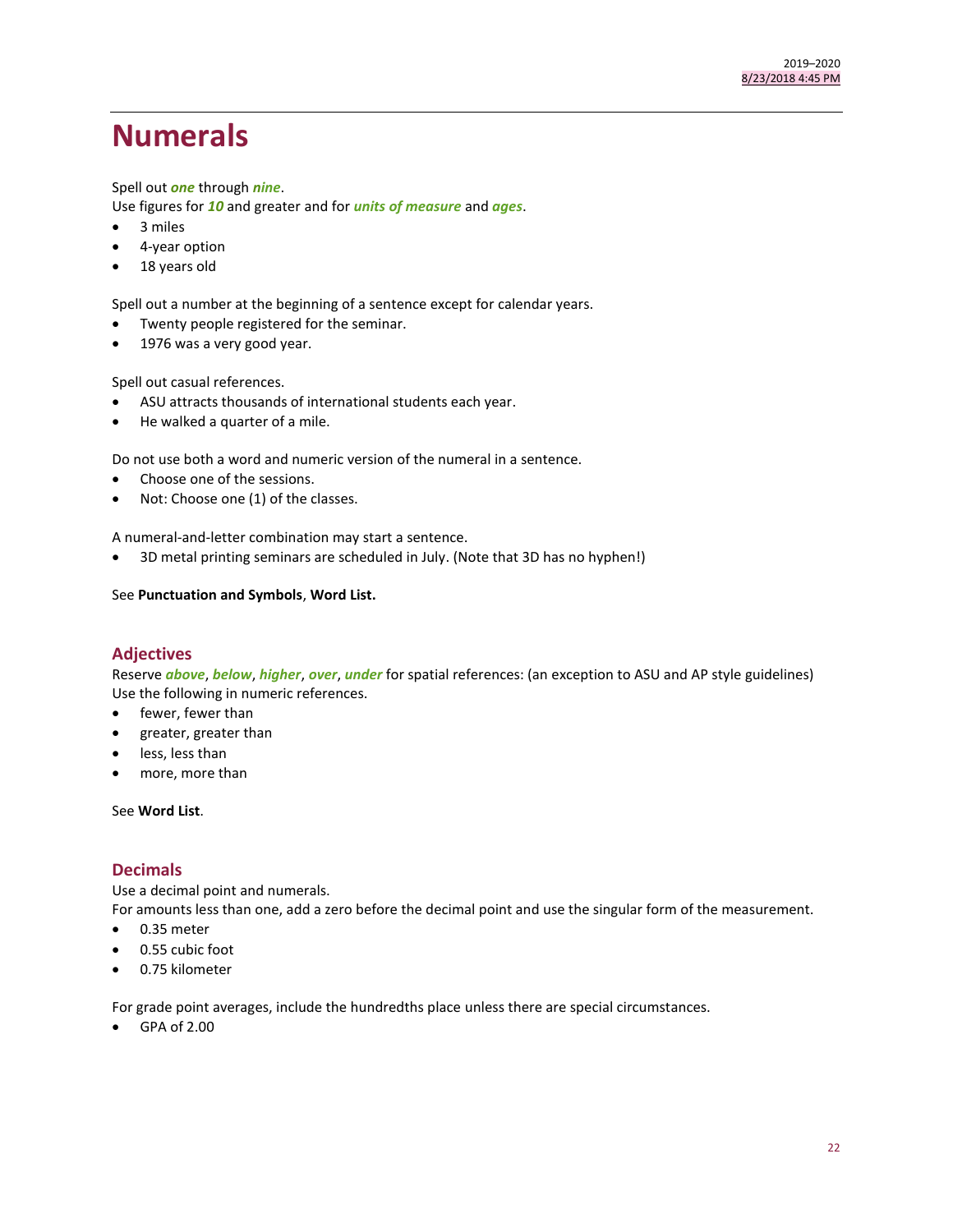# **Grade Levels**

Use the numerals with a dash and no spaces.

- The program is designed for teachers for grades 7-12.
- The endorsements are for grades K-12 unless otherwise indicated.
- The pathway is designed for preK-12 teachers.

#### See **Punctuation, dash**.

## **Ordinals**

Spell out *first* through *ninth* and use figures for *10th* and above, unless the nonstandard ordinal is part of an official name or title.

Do not use superscript formatting.

- First Street, 7th Fleet, 1st Sgt.
- Not:  $2^{nd}$ ,  $10^{th}$

## **Percentages**

#### Spell out *percent*.

Use whole figures and decimals for percent and percentages.

- 2.5 percent
- 10 percent
- 4 percentage points

For a range of percentages, use *to* and *and* rather than a hyphen.

- 12 to 15 percent
- between 12 and 15 percent

For amounts less than 1 percent, precede the decimal with a zero.

• The cost of living rose 0.6 percent.

## **Phone Numbers**

Always include an area code, but do not surround it with parentheses. Phone numbers are to appear with only figures and hyphens: 480-555-5555.

#### **To ensure proper appearance**

- In PeopleSoft, when editing programs, use */* instead of the first hyphen, due to a system: (480*/*555-5555 for 480-555-5555) [required, due to a system quirk].
- In Drupal, when editing policies, use the requisite hyphen.

If an extension number is needed, separate it with a comma: 480/555-5555, ext. 21.

#### See **Formatting**.

#### **Ratios**

Use figures and hyphens, without spaces between. Always include *ratio* or another noun with the figures.

- 22-to-1 student-to-faculty ratio
- a majority of 7-to-3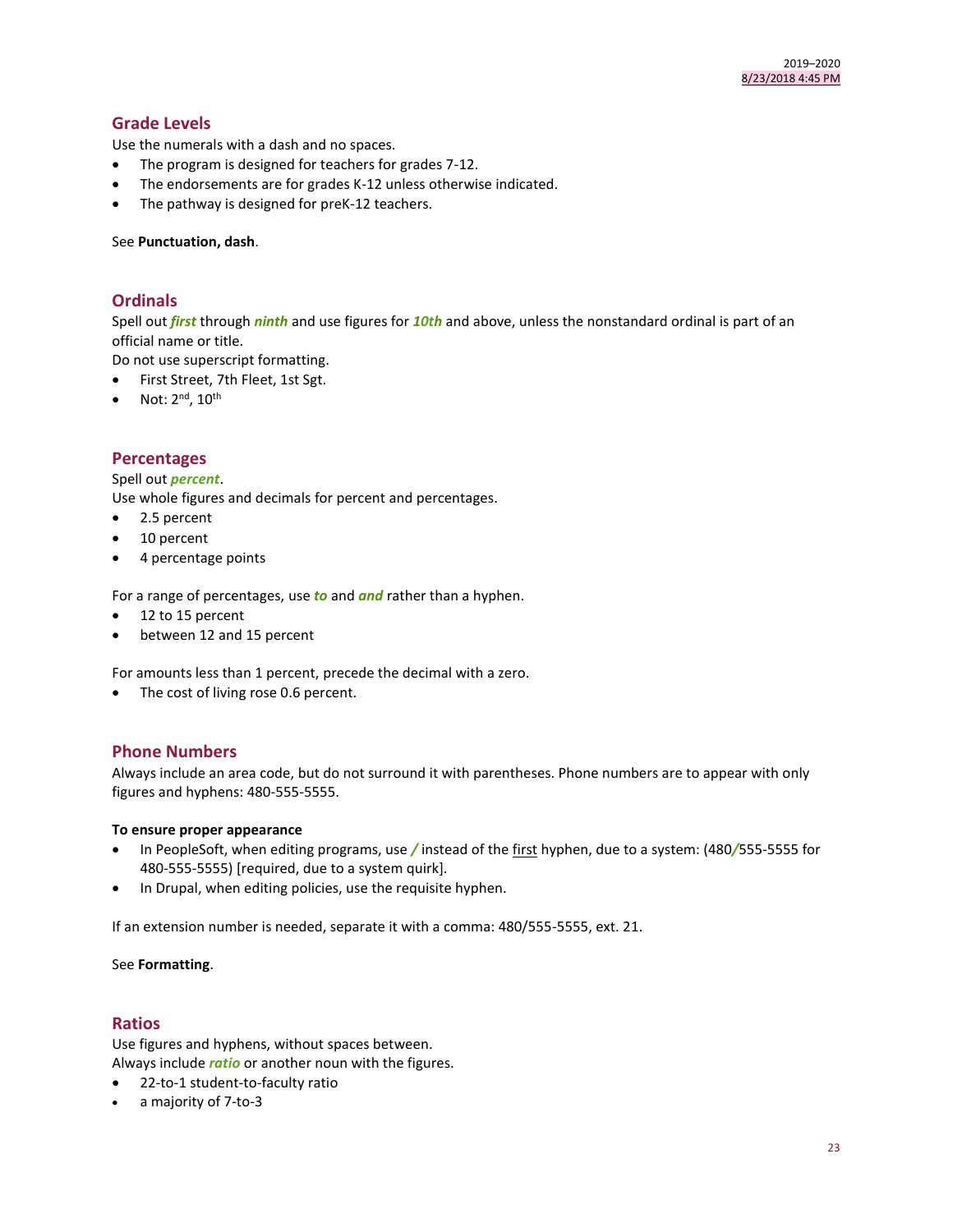# <span id="page-23-0"></span>**Punctuation and Symbols**

This section is a reminder of issues that tend to cause confusion. It includes ASU exceptions to AP style.

# **Ampersand**

Do not use the ampersand to represent *and*, even for official ASU unit names.

Always use an ampersand when it is part of the legal name of an external organization.

- College of Nursing and Health Innovation
- AT&T
- U.S. News & World Report

# **Asterisk**

Only use this to refer the reader to a footnote placed below a list of courses to clarify pertinent information about criteria.

Do not use an asterisk without adding the footnote.

In the footnote, do not insert a space between the asterisk and the note.

# **At Symbol**

The use of  $\omega$  in the following names appearing in ASU Academic Catalog information on Degree Search is an exception to the ASU writing style guide: *ASU@Cochise*, *ASU@Lake Havasu*, *ASU@Pinal*, *ASU@The Gila Valley*, *ASU@Yavapai* and *ASU@Yuma*.

# **Comma**

## **Comma in a series**

ASU style does not recognize the Oxford comma (or Harvard comma).

Do not use a comma before the conjunction in a simple series unless it's necessary to avoid confusion.

- The flag is red, white and blue.
- He would nominate Tom, Dick or Harry.

However, place a comma before the concluding conjunction in a series if an integral element of the series requires a conjunction. Also use a comma before the concluding conjunction in a complex series of phrases.

 The main points to consider are whether the athletes are skillful enough to compete, whether they have the stamina to endure the training, and whether they have the proper mental attitude.

## **Comma with essential clause**

An essential clause is one that cannot be removed without altering the meaning of the sentence. Do not offset an essential clause with a comma.

The example below demonstrates that if there is more than one coach at the school, the coach's name is essential for clarity so it must not be offset from his occupation with a comma.

- The basketball coach John Doe and the team will be at the reception.
- Not: The basketball coach, John Doe and the team …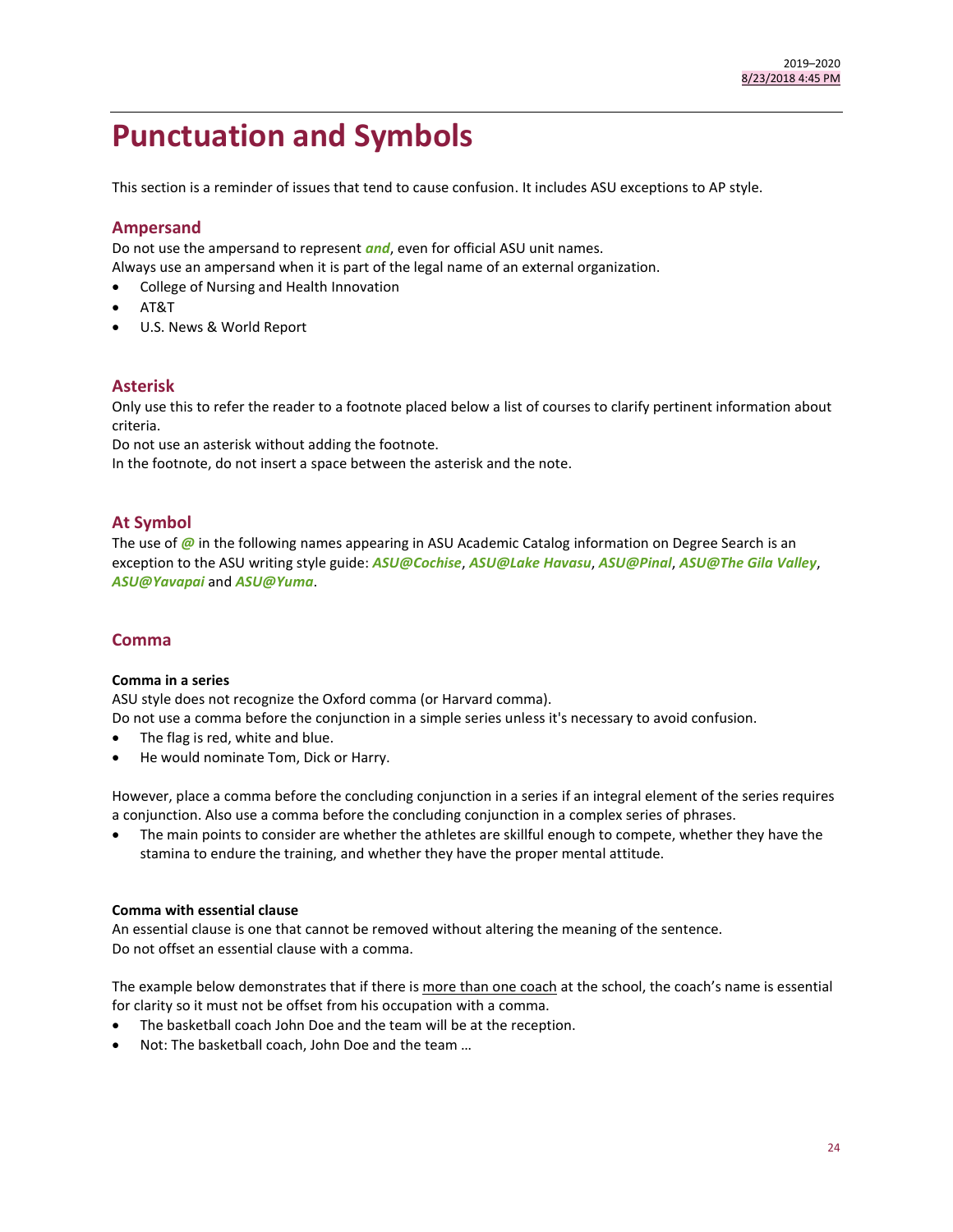## **Comma with a nonessential clause**

A nonessential clause is one that may be eliminated without altering the meaning of the sentence. A nonessential clause must be offset with a comma.

In the example below, there is only one head basketball coach, so his name is not essential to the sentence and it is offset from his occupation with a comma. A comma should also follow his name.

The head basketball coach, John Doe, and the team will be at the reception.

## **Comma with a semicolon**

Use semicolons to separate elements of a series when the items in the series are long or when individual segments contain material that requires commas.

 The winners of this month's contest are from Springfield, Illinois; Alamogordo, New Mexico; Memphis, Tennessee; and Wichita, Kansas.

# **Em Dash, En Dash, Hyphen**

## **Em dash**

Use sparingly.

An em dash is used to create an emphatic separation or an abrupt change, to mark a series within a phrase, or to add emphasis to the text that follows.

When editing degree programs in PeopleSoft, **use three dashes** to represent an em dash. (The system cannot decipher an actual em dash.)

Always use a space before and after the symbol.

ASU --- one of the top universities in the world

## **En dash**

An en dash connects things that are related to each other by distance and to indicate a range, such as between dates, times or numbers, except when the words *to, or* or *and* are preferable.

When editing degree programs in PeopleSoft, use **a double dash** to represent an en dash. (The system cannot decipher an actual em dash.)

Do not include a space before or after the symbol.

- 2014--2015
- 10 a.m.--noon

#### **Hyphen**

As a general rule, hyphenate all compound modifiers. Never hyphenate compound modifiers when the leading word ends with *ly*. Other specific exceptions:

- 15 credit hour program
- 40 to 60 credit hour program
- any combination that depicts dual heritage, immigrant nationalities, and ethnic groups, such as *Asian Pacific American* (an exception to the ASU writing style guide)
- LEED rating levels: *LEED certified*, *LEED Gold certified*, *LEED Silver certified*, *LEED Platinum certified*

Refer to the latest edition of the AP Stylebook for examples of how hyphens are used for prefixes and suffixes to avoid duplicated vowels or tripled consonants (e.g., anti-intellectual, pre-empt, shell-like). Consult Webster's New World College Dictionary, Fifth Edition.

However, if the text references a specific ASU department's website where traditional hyphenation is still used, follow the ASU department's style.

Preferred spellings: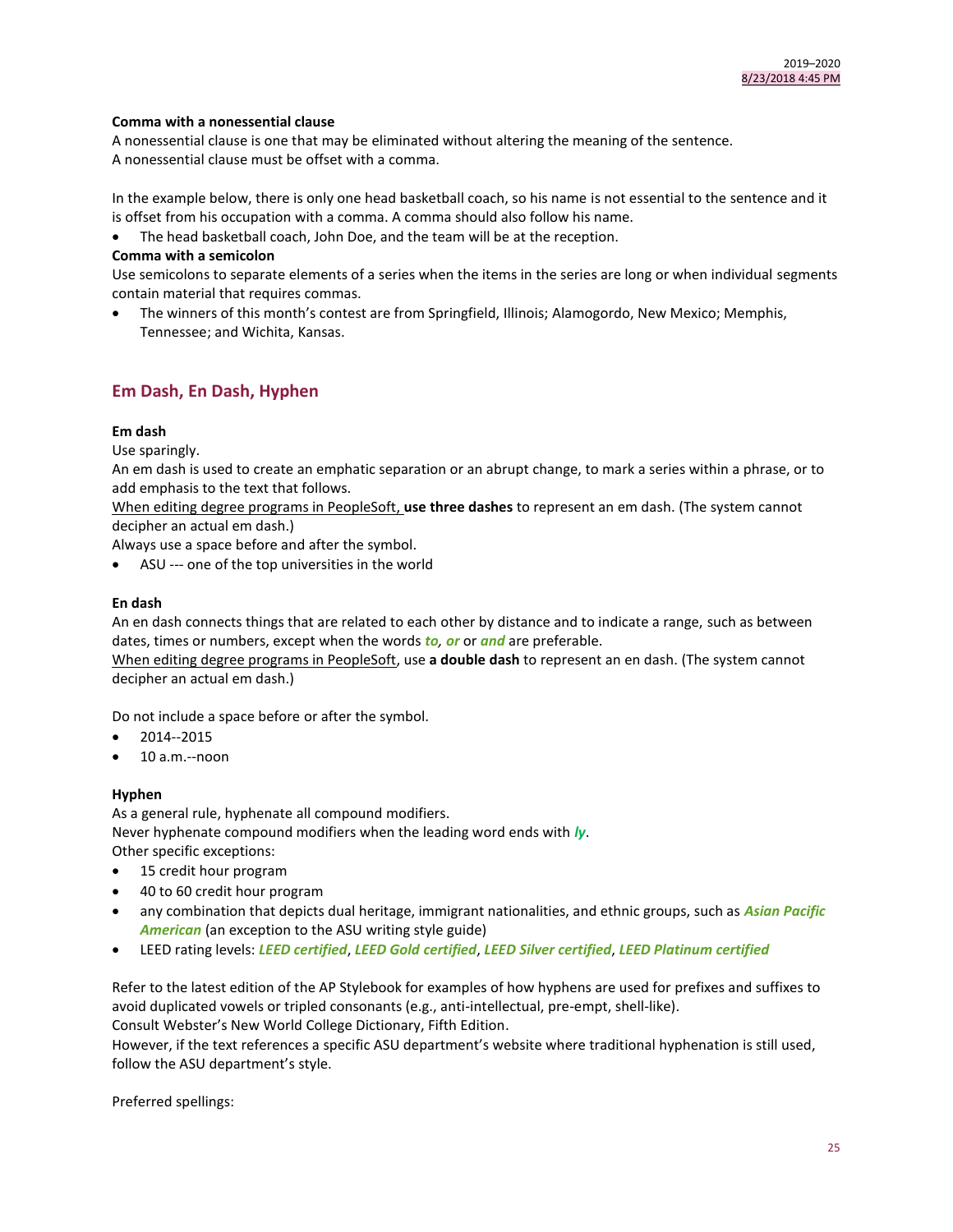- prehealth
- better-qualified candidate
- decision-maker
- first-year
- high-achieving student
- internet-based claim
- prelaw
- premedical
- **•** preveterinary
- $\bullet$  ratio of 23-to-1
- second-language requirement
- small-business person
- student-to-faculty ratio
- high-quality coursework

Nouns, adjectives and verbs that indicate occupation or status retain the hyphen:

- co-author
- co-chairman
- co-founder
- co-owner
- co-pilot
- co-owner

Adverbs ending in *-ly* should not be hyphenated.

- nationally ranked
- Not: nationally-ranked

See **Word List**.

## **Parentheses**

Do not use parentheses when constructing words as a way to offer a choice to readers, as in *test(s)*. Rewrite for clarity.

- Applicants should be sure to take all the required entrance exams.
- An applicant must take the required entrance exam.
- Not: Be sure you take the required entrance exam(s).

See **Language**. See **Word List**.

# **Quotation mark**

Use double quotation marks for direct quotes and single quotation marks for quotes within quotes. Place periods and commas within quotation marks.

The dash, semicolon, question mark and exclamation point are placed within quotation marks only when they apply to the quoted material. When they apply to the whole sentence, they appear outside the quotation marks. Do not use quotation marks around words or letters to call attention to them; however, do place a letter grade between quotation marks.

All courses must be completed with a minimum grade of "C" (2.00 on a scale of 4.00).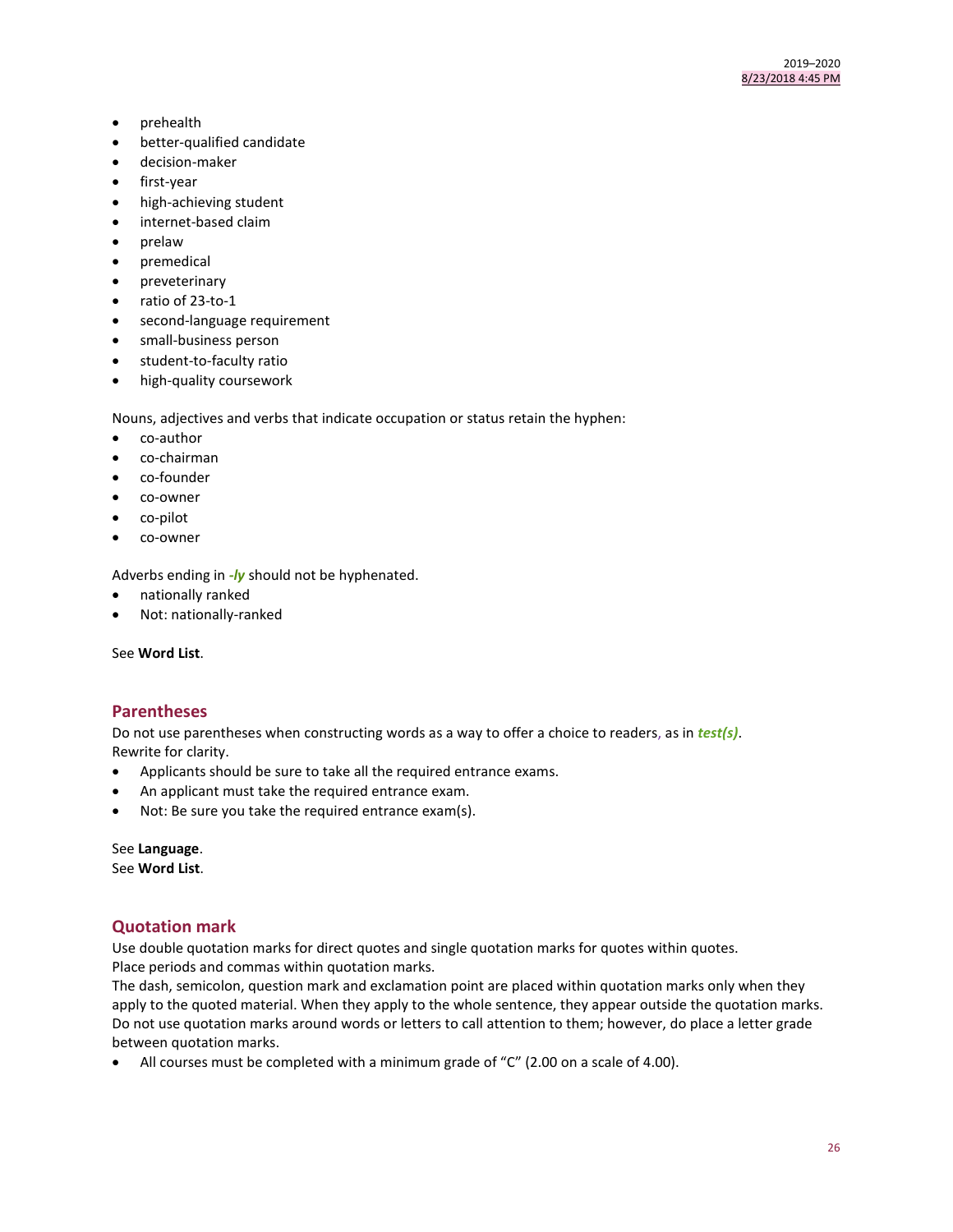# **Slash**

Do not use */* or *()* with words to indicate readers' choices such as in these constructions: *and/or*, *college/school*, *he/she*, *test(s)*. Instead, rewrite the statement with more precise phrasing. Exception: The use of a slash in official ASU academic program and course names is allowed: *Transborder* 

*Chicana/o and Latina/o Studies*.

## See **Language**.

# **Superscript**

Avoid using superscript letters, such as with numerals, because this treatment may not always display correctly. Use the same size type as the numeral.

- 3rd base; 10th floor
- Not  $3^{\text{rd}}$  base:  $10^{\text{th}}$  floor

# **Symbols**

Do not use *&* in text to represent the word *and*, even for official ASU unit names.

Do not use */* or *()* with words to indicate readers' choices such as in these constructions: *and/or*, *college/school*, *he/she*, *test(s)*.

Instead, rewrite the statement with more precise phrasing.

- Before: Students will want to take the SAT and/or ACT test(s).
- After: Students will want to take the SAT test or ACT test or both.

## See **Language**.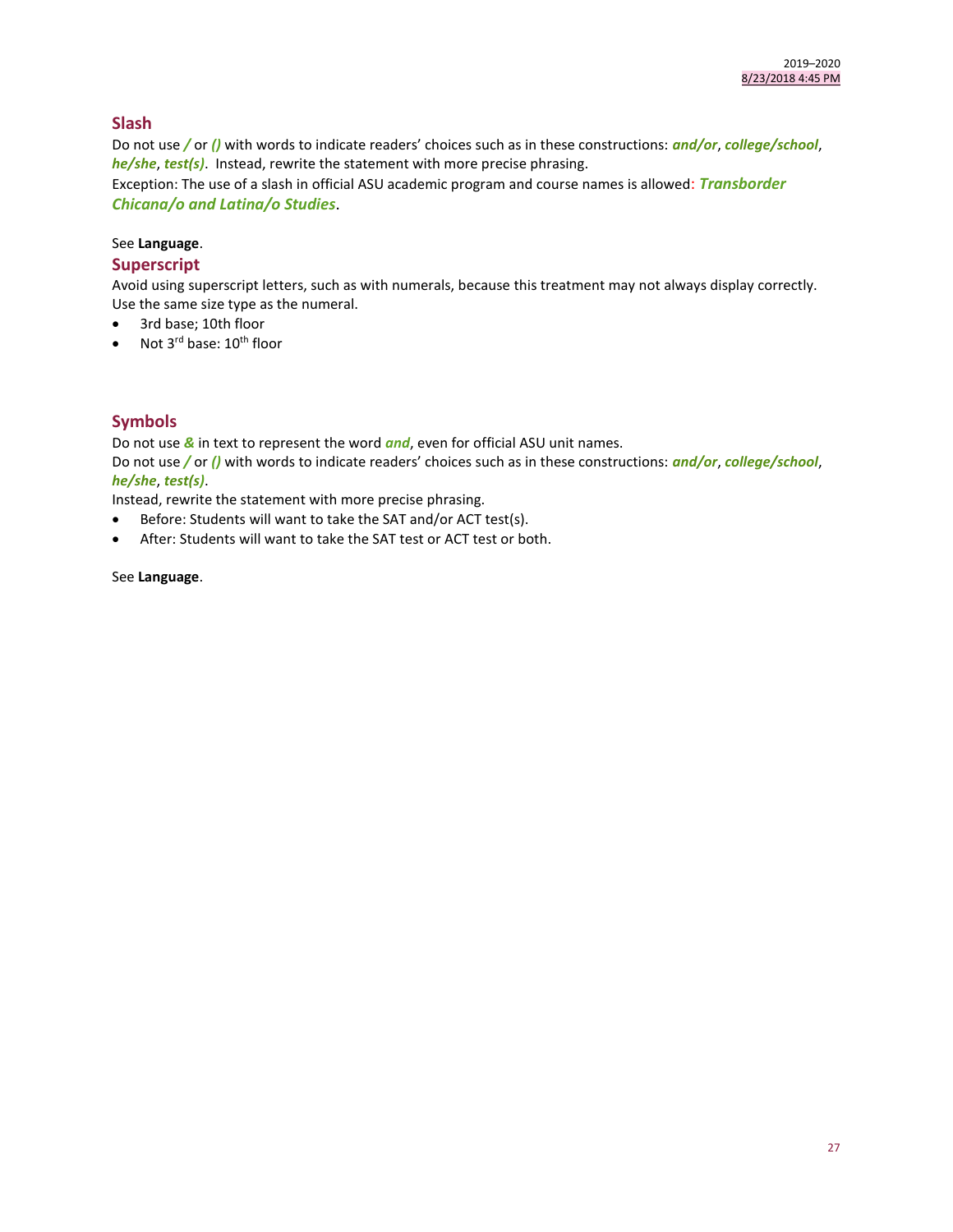# <span id="page-27-0"></span>**Word List**

This section provides clarification of words and phrases used in ASU communications. It includes exceptions to AP style. See the ASU Writing Style Guide for a more comprehensive list.

**/**, **()** Do not use these symbols with words, such as *and/or* and *tests(s)*. See **Language**. See **Punctuation and Symbols**.

**admission, Admission** Singular in all references to academic admission. Not *admissions*. The names of the ASU offices are *Admission Services*, *Graduate Admission Services*, and *International Admission Services*. See **Capitalization**.

- John completed the steps for admission to ASU.
- The admission office assists prospective students with the admission process.
- Students can obtain the undergraduate admission application online.
- Graduate admission services are available in person Monday through Friday.
- Graduate Admission Services is in the Student Services Building.

**advisor** AP Stylebook variance for academic instances.

- undergraduate advisor
- special advisor to President Crow

**AECP**, **American English and Culture Program** Renamed *Global Launch*. Global Launch runs two programs: *Intensive English Program* and *ASU-USA Pathways*.

**and/or** Not acceptable to indicate alternatives. Rewrite the statement using more precise phrasing. See **Punctuation and Symbols**.

**associate degree** Do not use *'s*; not *associate's degree*. This is a variance with *bachelor's degree*, *master's degree*. See **Abbreviations**.

**ASU-USA Pathways** See *Global Launch*.

**check sheet** Two words.

**classwork** One word.

**co-** Most words with this prefix spelled without hyphens: *coeducational*, *coaxial*. Exceptions, per AP Stylebook, include "forming nouns, adjectives and verbs that indicate occupation or status": *co-author*, *co-defendant*, *copilot*. Consult Webster's New World Collegiate Dictionary, Fifth Edition, unless the text references an ASU department's website where traditional hyphenation is still used. See **Punctuation and Symbols**.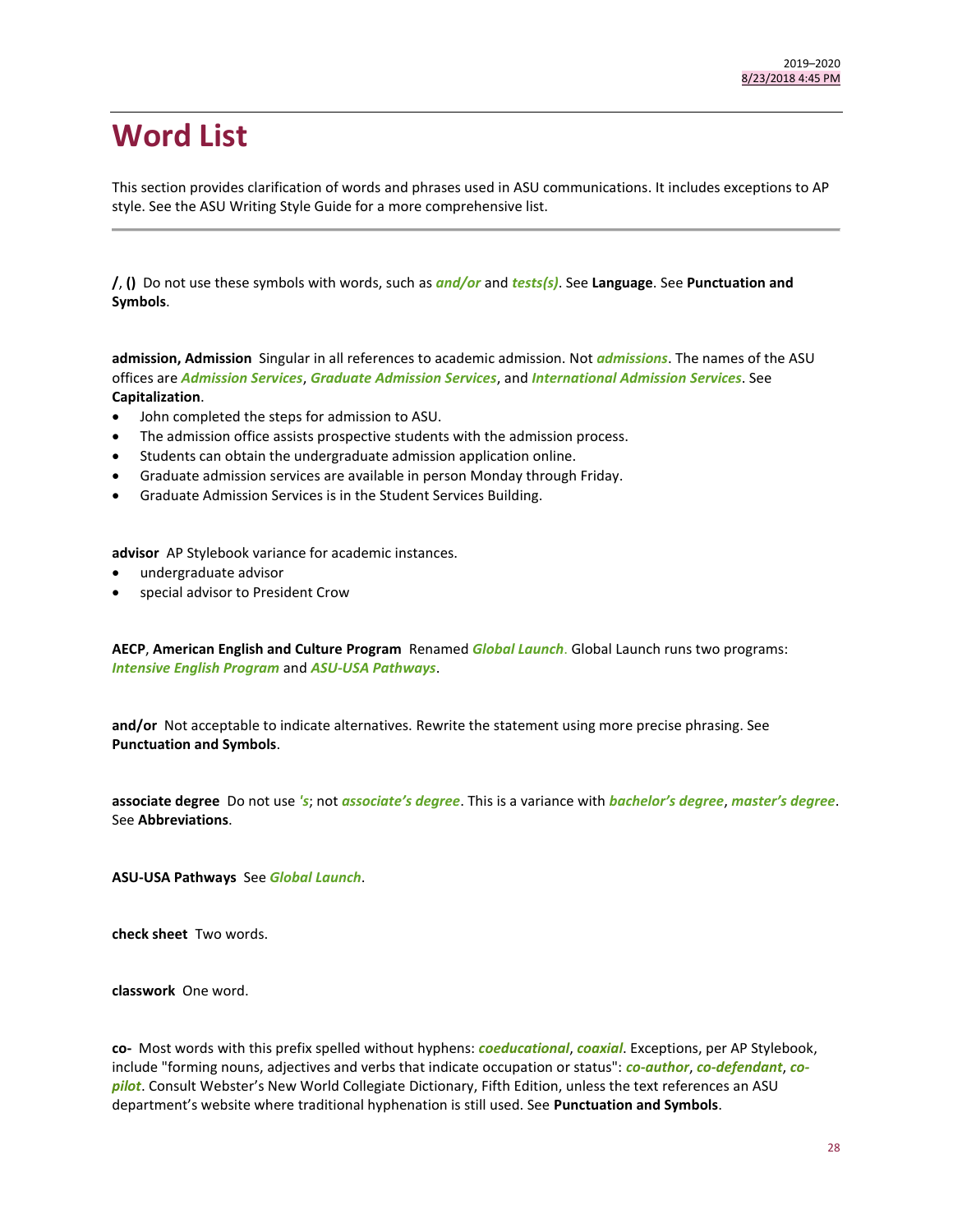**compound adjectives** Hyphenate all compound adjectives. See **Punctuation and Symbols**.

**coursework** One word.

**courseware** One word.

**credit hours** This is the preferred term, not *semester hours* or *credits*.

**cross-disciplinary**

**curriculum vitae** (s.), **curricula vitae** (pl.)

**cutting edge** (n.), **cutting-edge** (adj.) Considered trite. Avoid if possible.

**decision-makers**, **decision-making** Hyphenate in all uses.

**eAdvisor** Do not capitalize the first letter, even at the beginning of a sentence. The trademark symbol is not allowed on the eAdvisor™ platform, so it is not used on any reference in copy for the ASU academic catalog (an exception to the ASU writing style guide).

- Academic progress reports are sent through eAdvisor.
- eAdvisor is a new tool to help ASU students succeed.

**e.g.,** It means *for example*. Periods and comma required.

**email** Not hyphenated. Capitalized only at the beginning of a sentence. Use a hyphen with other e-terms: *e-book*, *e-business*, *e-commerce*, *e-newsletter*, *e-reader* (but not *eAdvisor*).

**emeritus, emeriti** (pl.) Gender neutral, it applies to male and female. *Emerita* is incorrect.

Jane Doe is a professor emeritus of journalism.

**English as a Second Language** (n.), **English-as-a-second-language** (adj.), **English as a second language** (noun phrase) Spell out. The adjectival form may be abbreviated as *ESL* on subsequent references.

- She was an English as a Second Language instructor.
- That is an English-as-a-second-language program.
- The student was enrolled in an ESL program. (a second reference)
- He speaks English as a second language.

**English for Speakers of Other Languages** and **ESOL** Spell out on first reference; use the initialism thereafter.

Not: English for Speakers of Other Languages (ESOL)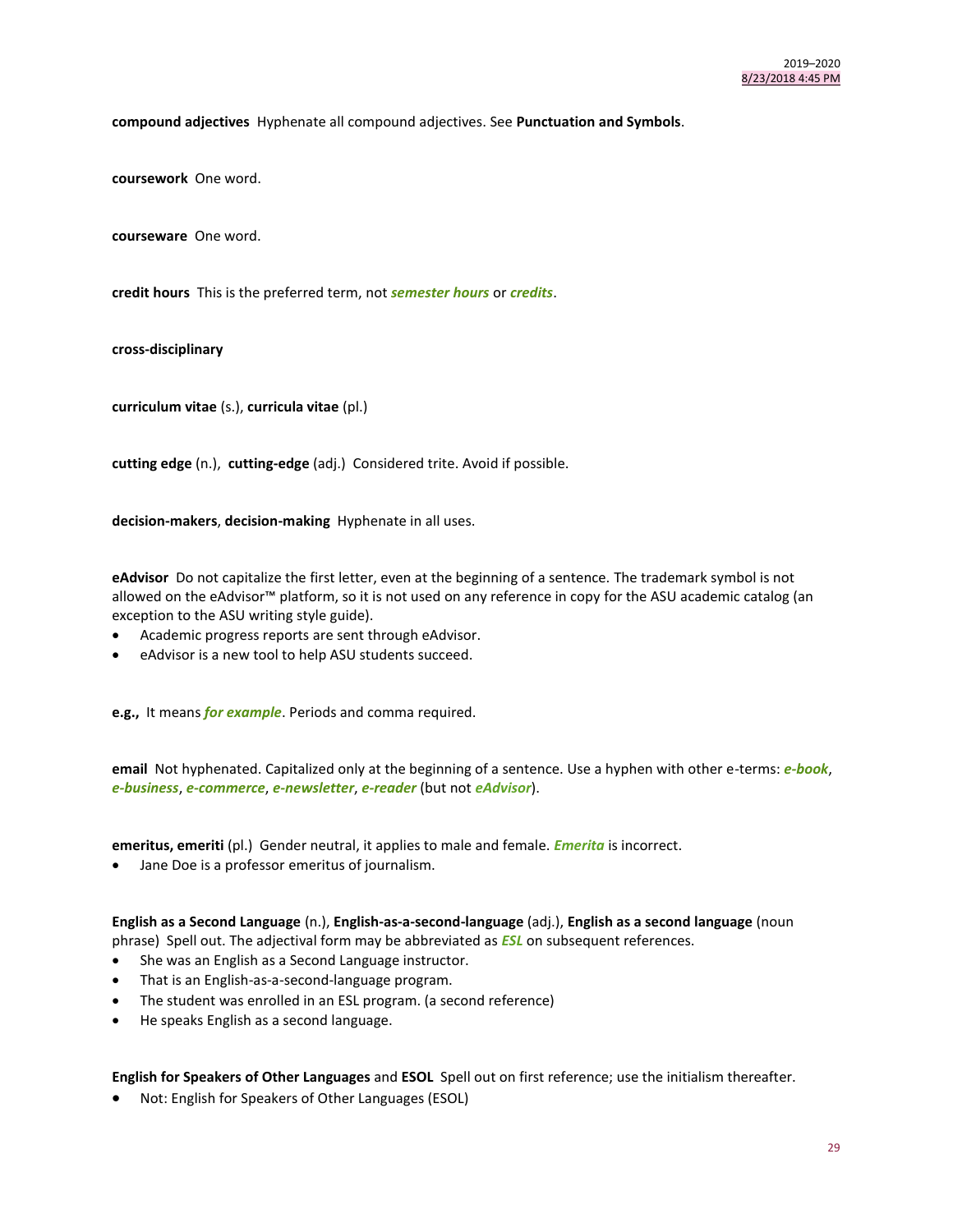**faculty** (n., pl.) This is a collective noun. For singular reference, use *faculty member* or *member of the faculty*.

- The professor recently joined the ASU faculty.
- ASU has three Nobel Laureate faculty members.
- The school's faculty are expected to hold office hours each week.

**fewer than, less than** Use *fewer than* for individual items; use *less than* for bulk or quantity. See **Formatting**.

- The entrance fee was less than \$100. (an amount)
- The room had fewer than 50 chairs available. (individual items)

**full time**, **full-time** (adj.) Hyphenate only when used as a compound modifier.

- Doctoral students are required to commit full time to the program.
- He has a full-time job.

**General Studies** Always capitalized.

**Global Launch** Formerly *American English and Culture Program*. Global Launch runs two programs: *Intensive English Program* and *ASU-USA Pathways*.

**GPA** Uppercase, without periods in all references including first reference. Include two decimal places: *GPA of 2.00*.

**grades** Place the letter between quotation marks, with its grade point value in parentheses with the grading scale: *"A" (4.00 on a 4.00 scale)*. This is an exception to not using quotation marks to call attention to words or letters. See **Punctuation and Symbols**.

**half time**, **half-time** (adj.) Only in sports copy is it one word.

**health care** Two words, except in official degree names and course titles.

**his/her**; **s/he**; **his or her** Do not use these practices to indicate alternatives. Rewrite the statement using precise writing; use of a plural usually resolves issues. See **Language**. See **Punctuation and Symbols**.

**iCourse** Do not capitalize, even at the beginning of a sentence.

**i.e.,** It means *that is*. Periods and comma are required.

**Indian Country** Capitalized. Term used by tribes and U.S. government referring to tribal lands within tribal jurisdiction.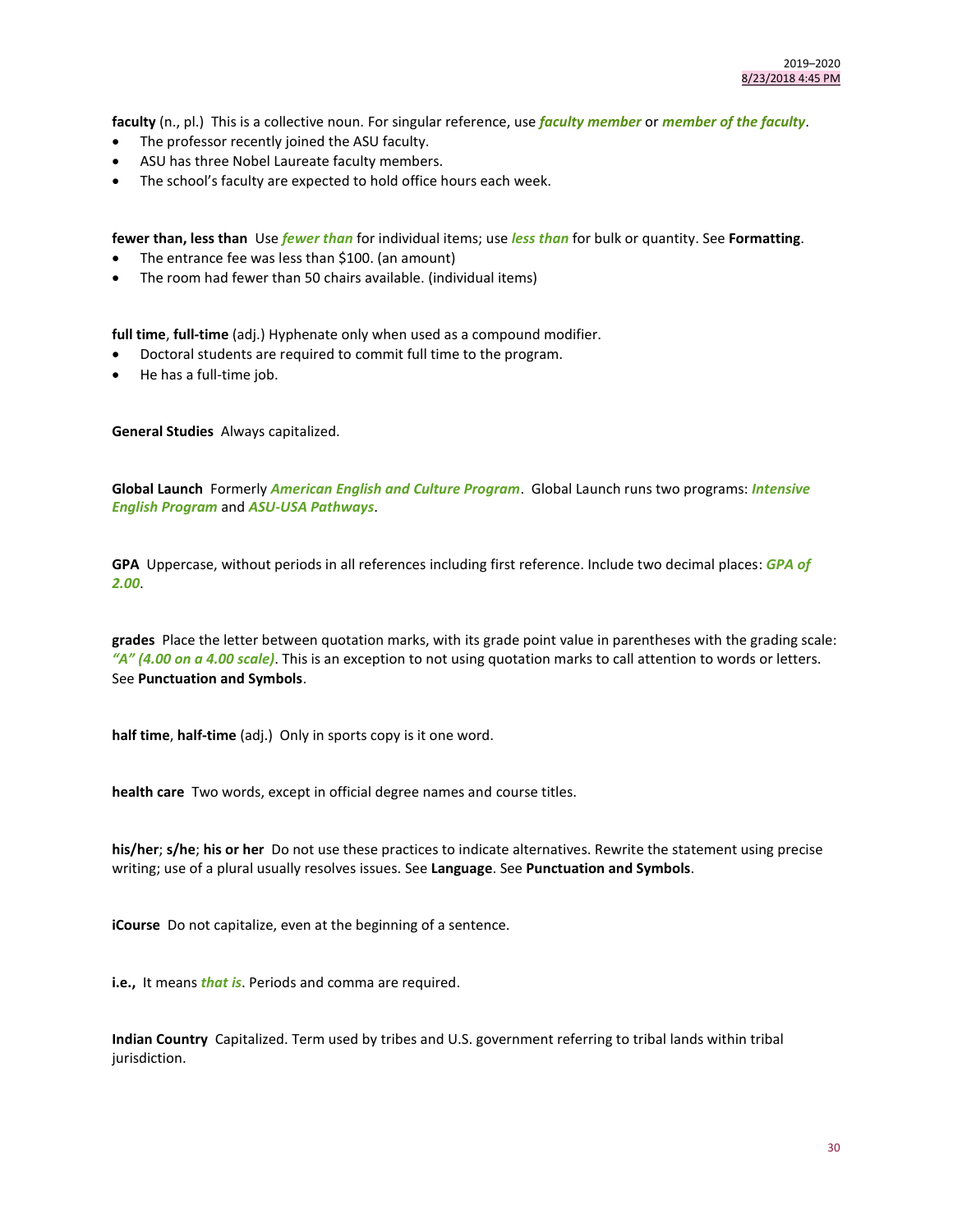**Indian Nations** Capitalized. General term widely used by tribes and federal government.

**indigenous** Do not capitalize, except in official titles such as academic course titles.

**InMAC** Induction, Master of Education and Arizona Certification (InMAC). Spell out on first reference, and include the parenthetical description of the acronym. The acronym may be used in subsequent references.

- The Induction, Master of Education and Arizona Certification (InMAC) program provides an alternative pathway to… [first reference]
- The InMAC program also features… [subsequent references]

## **Intensive English Program** See *Global Launch*.

**interdisciplinary** Connotes cooperation between disciplines. Use *transdisciplinary* to connote transcending the boundaries of disciplines.

**internet** . Always lowercased.

**iOS** Do not capitalize, even at the beginning of a sentence.

**iPOS, POS** Interactive plan of study, plan of study (for graduate students). Spell out the phrase on first reference and use the initialism or *the plan* thereafter. Do not use parentheses. See **Abbreviations**.

- A plan of study maps the requirements for completion of a degree program.
- The student's POS is submitted electronically and revised interactively through iPOS in My ASU.
- The plan submitted through iPOS becomes the student's official POS.

**knowledge-building** (adj.) **knowledge building** (n.) Hyphenate when used as a modifier, but not as a noun.

knowledge-building enterprise

**leading edge** (n.), **leading-edge** (adj.) Considered trite. Avoid if possible.

**living and learning community, living-learning** Not capitalized.

**lower division** (n.), **lower-division** (adj.) Hyphenate when used as a compound adjective.

- lower-division coursework
- course work in the lower division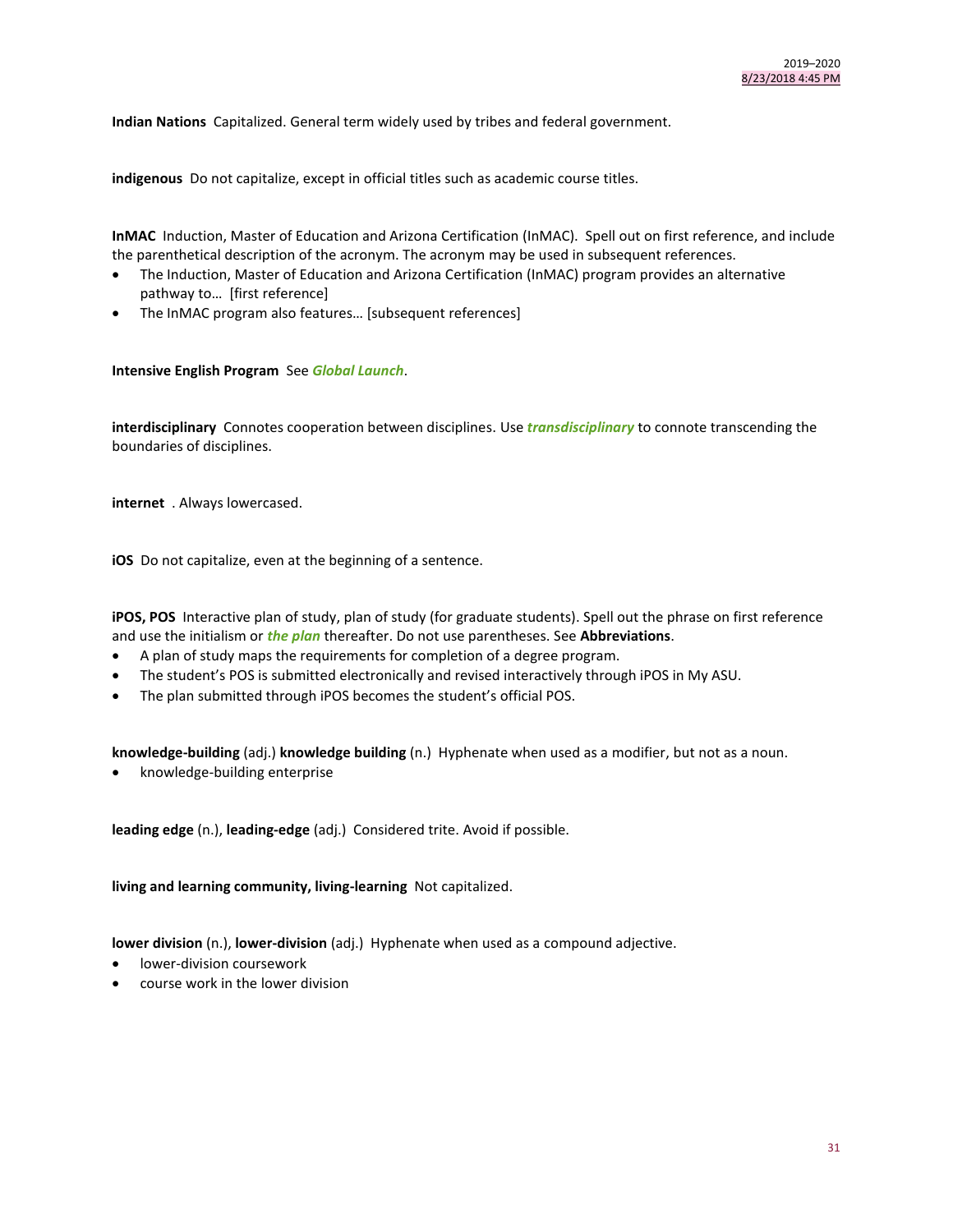**MAC Master of Education and Arizona Certification (MAC).** Spell out on first reference, and include the parenthetical description of the acronym. The acronym may be used in subsequent references.

- In the Master of Education and Arizona Certification (MAC) program, students take classes at an ASU campus… [first reference]
- Students in the MAC program receive dual Arizona teacher certification… [subsequent references]

### **Maricopa to ASU Pathways Program, MAPP, Maricopa-ASU Pathways Program**

- When referring to a student's pathway to ASU, use the version with the word *to*.
- Spell out the full name of this program on first reference. It may be abbreviated in subsequent references. Do not show the initialism in parentheses after the first reference.
- When referring to the institutional partnership, use the hyphenated version.

#### **Mayo Clinic** No *the*.

• the agreement with Mayo Clinic

**me3** A mobile app for eAdvisor. Do not capitalize, even to begin a sentence.

- Students use me3 to explore college degree programs that align with their interests that helps them plan the courses to take that will best prepare them for success at the university.
- me3 is an online tool that can help middle and high school students prepare for college.

**more than** Use *more than* or *greater than* in numeric references. Use *over* in spatial relationships. (This is an AP Stylebook variance.) See **Formatting**.

- There are more than 500 students attending the event.
- The plane flew over the city.

**multidisciplinary** Connotes cooperation between disciplines. Use *transdisciplinary* to connote transcending the boundaries of disciplines.

**non-** Most words with this prefix are now spelled without a hyphen. Do not use a hyphen before words that can be understood if *not* is used with them, but use a hyphen before proper nouns or in awkward combinations. Consult Webster's New World College Dictionary, Fifth Edition.

- nonacademic
- nondegree, nondegree-seeking
- nonprofit
- nonstudio
- nonthesis
- non-American
- non-English-speaking

**Orientation, orientation** The title of the new-student event for first-time freshmen is *ASU New Student Orientation*. Other orientation programs at the university are capitalized only in their full titles. Use lowercase for *orientation* in subsequent references.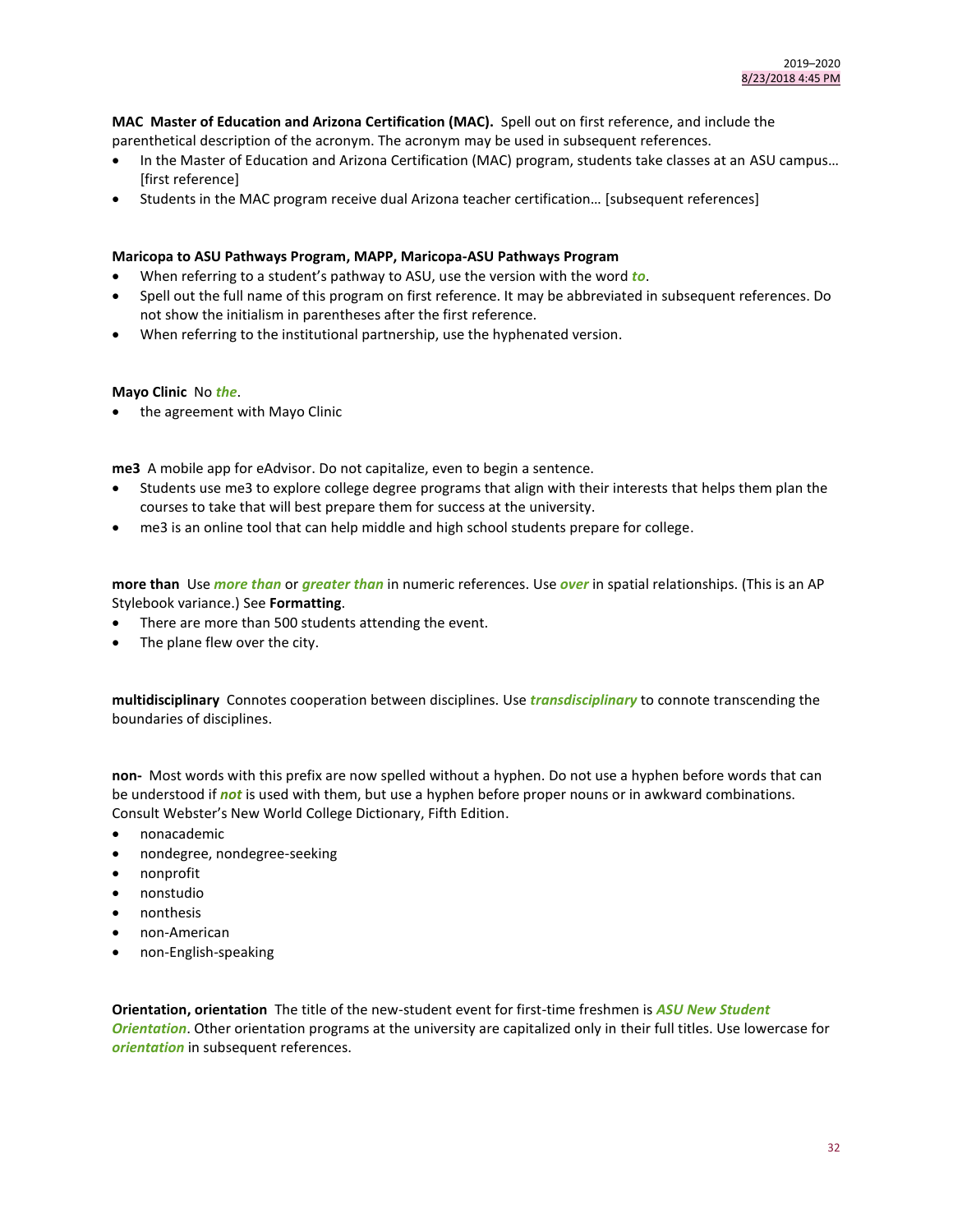**over** Refers to spatial relationships. Use *more than* or *greater than* in numeric references. This is an AP Stylebook variance. See **Formatting**.

- The plane flew over the city.
- Their salaries went up more than \$20 a week.

**part time**, **part-time** (adj.) Hyphenate only when used as a compound modifier.

- Students working part time may prefer evening programs.
- That is a part-time position.

## **policymaker**, **policymaking** No hyphen.

POS, iPOS Plan of study; interactive plan of study (for graduate students). Spell out the phrase on first reference and use the initialism or *the plan* thereafter; do not use parenthesis. See **Abbreviations**.

**post-** Most words with this prefix are now written without a hyphen. Consult Webster's New World Collegiate Dictionary, Fifth Edition, unless the text references an ASU department's website where traditional hyphenation is still used, in which case follow the department's style. Exception: *post-master's*.

## See **Punctuation and Symbols**.

- postbaccalaureate
- postdoctoral
- postgame
- postgraduate
- postproduction
- But: post-master's certificate program
- Not: postmaster's certificate

**pre-** Most words with this prefix are now written without a hyphen, unless the word that follows begins with the same vowel or a capital letter. Consult Webster's New World Collegiate Dictionary, Fifth Edition, unless the text references an ASU department's website where traditional hyphenation is still used, in which case follow the department's style.

## See **Punctuation and Symbols**.

- precalculus
- pre-Columbian
- pre-establish
- pregame
- prehealth, pre-health (ASU departmental variant)
- $\bullet$  preK-12
- prelaw, pre-law (ASU departmental variant)
- premedical, pre-medical (ASU departmental variant)
- preprofessional, pre-professional (ASU departmental variant)
- prerequisite
- preveterinary, pre-veterinary (ASU departmental variant)

**problem-solving** Hyphenate in all uses.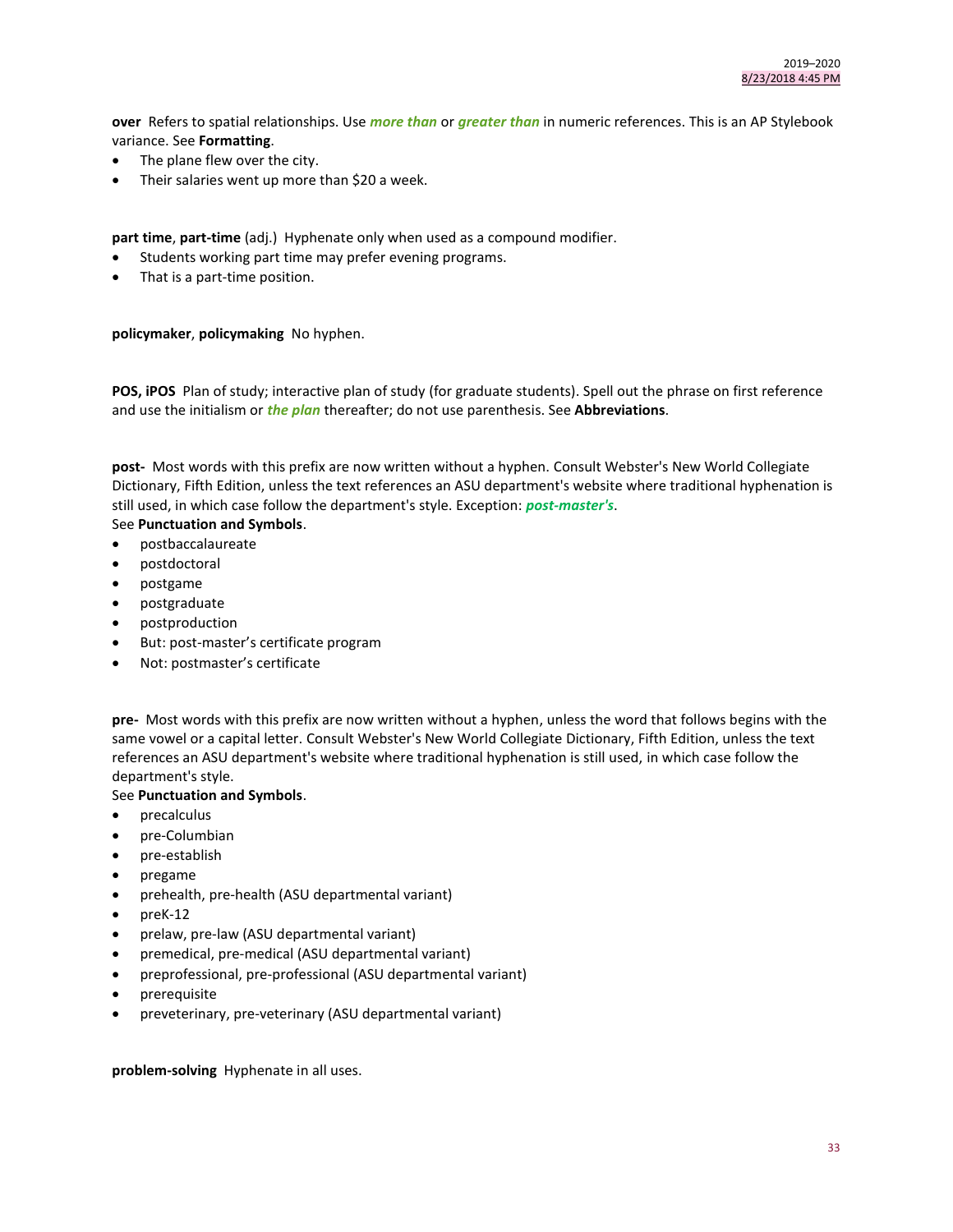**RN to BSN** Not RN-BSN.

#### **second language (n.)**, **second-language (adj.)**

- The student knows English as their second language.
- This degree program has a second-language acquisition criterion.

**semester hours** Preferred term is *credit hours*.

**skill building**, **skill-building** This is not a formally recognized word. Follow AP style and rewrite the statement using some variation of the phrasing *learning a skill***.**

exercises that enable students to learn skills appropriate to the field

**startup** One word.

**STEM** Acronym for science, technology, engineering and mathematics. May be abbreviated in all instances.

**TAG** Transfer Admission Guarantee. Spell out the name of this program on first reference; abbreviate in subsequent references. Do not show the initialism in parentheses after the first reference.

**theater** Use this spelling unless it is part of a proper name containing the word *Theatre*.

**3D** 3D has no hyphen. Note that a numeral-and-letter combination such as this may start a sentence. See **2D-3D**, below.

3D metal printing seminars are scheduled in July.

**Thunderbird School of Global Management, a unit of the ASU Knowledge Enterprise** On first reference, it must be referred to in full.

**TOEFL** Formerly *Test of English as a Foreign Language*. Use the initialism.

**top tier** (n.), **top-tier** (adj.)

**toward** American English. Not: *towards* (British).

**transdisciplinary** Connotes transcending the boundaries of traditional disciplines.

**24/7**